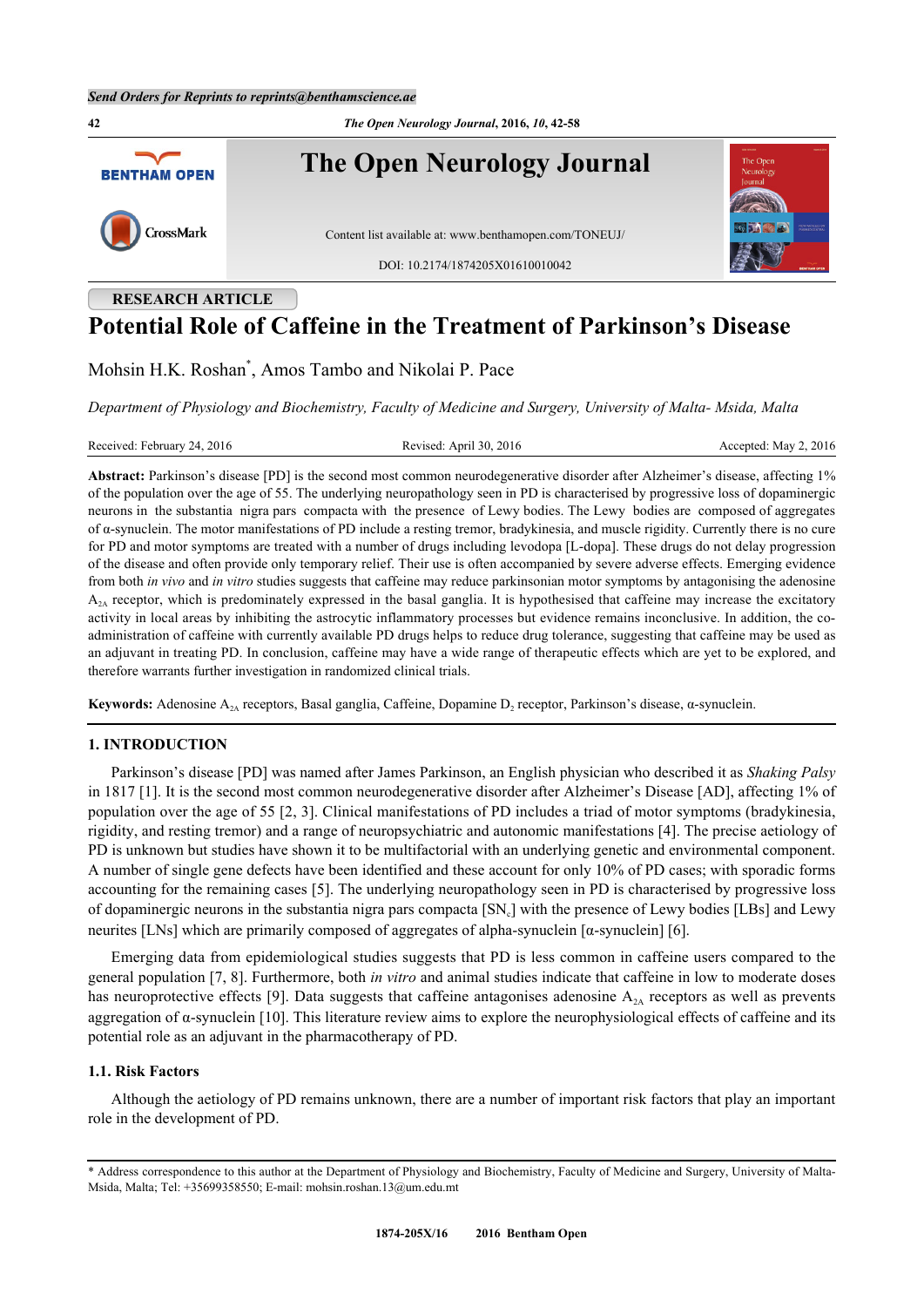## *1.1.1. Age and Gender*

PD mostly affects individuals over the age of 50, although rare exceptions in younger individuals are reported. The risk of developing PD increases with age due to changes in neuronal circuitry and an increase in inflammatory response in neurons. Age-related cognitive decline and olfactory dysfunction are changes observed in approximately 80% of individuals in the early stages of the disease [\[11](#page-10-10) - [13\]](#page-10-11). Such changes are associated with decreased neuronal density and cholinergic and serotonergic neurotransmitter concentrations in areas such as the locus coeruleus which may attribute to loss of olfaction [[14\]](#page-10-12). In addition, PD is more prevalent in males due to influences of genetic, environmental, and physiological factors. For instance, since the farming industry is male-dominated, a higher proportion of male farmers are likely to be exposed to high levels of pesticides, which may trigger PD-inducing neurotoxicity.

Genomic imprinting inactivates one of the two X-chromosomes in females through methylation. This process may silence a number of genes involved in the pathogenesis of PD on the X-chromosome, halving the effect of any risk alleles and thus reducing susceptibility to PD [\[15](#page-10-13), [16\]](#page-10-14). In addition, higher concentrations of endogenous oestrogen in females may have neuroprotective effects since endogenous oestrogen prevents neurotoxin build-up and loss of dopaminergic neurons in the SNC. This effect is not observed in males since oestrogen levels in healthy males are relatively lower than in females [[17\]](#page-10-15). Nevertheless, the protective effect of oestrogen diminishes in postmenopausal women, and their risk of developing PD is then equivalent to males [[18\]](#page-10-16).

## *1.1.2. Family History*

Monogenic forms account for less than 5% of cases of PD. Genomic variants in at least seven genes are associated with both autosomal dominant and autosomal recessive forms of PD. These genes (*SNCA*, *LRRK2*, *EIF4G1*, *VPS35*, *parkin*, *PARK2*, *PINK1* and *DJ1*/*PARK7*) are reviewed extensively elsewhere [\[5](#page-10-4), [19](#page-10-17)].

For instance, α-synuclein (*SNCA*) is central to both familial and sporadic PD. A number of missense mutations in *SNCA* (A30P, E46K, and A53T) increase the tendency of α-synuclein protein to form β-sheets which aggregate and form LBs [\[20](#page-11-0)]. Multiple copies of this mutated gene have been reported in a number of familial cases of PD [[21\]](#page-11-1).

## *1.1.3. Occupational Risks and Head Trauma*

Farmers are more likely to be exposed to pesticides, which are linked to neurodegenerative disorders. A number of pesticides contain neurotoxins such as dipyridylium herbicides that are structurally similar to 1, methyl-4-phenyl-1, 2, 3, 6-tetrahydropyridine [MPTP], a fast acting neurotoxin. Such herbicides can induce parkinsonian symptoms and predispose individuals to the disease by generating reactive oxygen species which destroy dopaminergic neurons in the SN<sub>c</sub> [[22,](#page-11-2) [23\]](#page-11-3). Moreover, some pesticides are known to inhibit neuronal aldehyde dehydrogenase [ALDH] activity which increases individual susceptibility to PD, particularly in individuals carrying genetic polymorphisms in ALDH2 [\[24](#page-11-4)].

Head injuries can cause cerebral haemorrhages. Chronic head injuries involving concussion are reported to predispose individuals to neurodegenerative disorders, including PD[[25](#page-11-5), [26](#page-11-6)]. Concussion often leads to local inflammation where pro-inflammatory cytokines cause neuronal cell death and remodelling of the brain parenchyma, which is often witnessed in autopsies of Parkinson diseased brains [[27\]](#page-11-7). Moreover, brain injury triggers astrocyte activation which leads to neuronal injury and scarring since astrocytes are no longer able to maintain the integrity of the blood-brain barrier [BBB], thereby allowing toxic molecules to reach the CNS [[28\]](#page-11-8).

## *1.1.4. Lower Levels of Folic Acid*

Low levels of folic acid are commonly associated with birth defects. Emerging research on rodents suggests that low levels of folic acid in diet may increase the risk of developing PD. Evidence shows that folic acid normally reduces mitochondrial dysfunction and promotes the generation of new mitochondria that may help protect neuronal cell death. Folate deficiency may lead to greater susceptibility to oxidative damage in mitochondria and apoptosis of dopaminergic neurons in PD [[29\]](#page-11-9). However, at least one prospective clinical trial failed to identify any link between high folic acid intake and a reduced risk of development of PD [[30\]](#page-11-10).

#### **1.2. Neurophysiology of Basal Ganglia**

The basal ganglia [BG] are comprised of a number of nuclei in the subcortical region. They play important roles in the initiation of muscular movements, learning, cognition, and help to coordinate changes in posture. They are comprised of a number of structures, which includes the substantia nigra - a midbrain structure consisting of the pars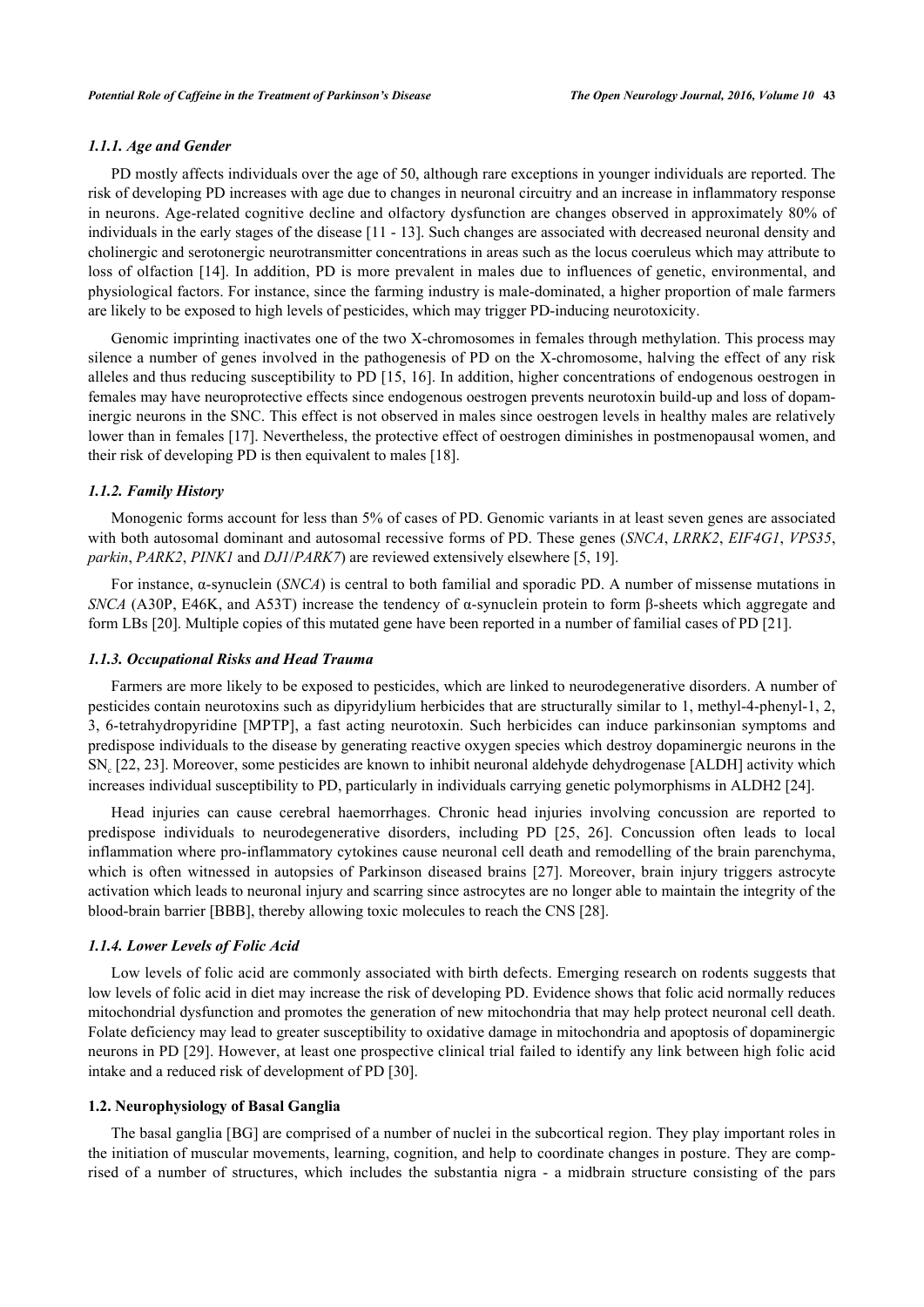#### **44** *The Open Neurology Journal, 2016, Volume 10 Roshan et al.*

<span id="page-2-0"></span>compacta [SN<sub>c</sub>] and pars reticulate [SN<sub>r</sub>]. The SN<sub>c</sub> plays an important role within the basal ganglia in synthesising and secretingdopamine which binds to Dopamine-1 receptors  $[D,R]$  in the BG [[31\]](#page-11-11). This subsequently activates GABAergic neurons favouring direct pathways, thus facilitating movement [\[32](#page-11-12)]. When dopamine binds to Dopamine-2 receptors [D<sub>2</sub>R], indirect pathways are activated which subsequently decreases thalamo-cortical firing and inhibits movement as illustrated in Fig ([1](#page-2-0)). The striatum also projects into a number of areas which includes the GP<sub>i</sub> (contains GABAergic output neurons), the thalamic nucleus, reticular formation (affects muscle tone), and superior colliculus (affects eye movements). Alteration in these systems can be observed in PD patients, along with the bradykinesia which is a result of depletion of dopaminergic neurons in these pathways [\[32](#page-11-12)].



**Fig. (1).** Direct and indirect pathways of Basal Ganglia in initiating motor activity. In the direct pathway, cerebral cortical input to the striatum causes activation of inhibitory neurons in the striatum which then causes an increased inhibitory output to the globus pallidus internal [GPi]. There is a decreased inhibitory output from GPi to ventral anterior [VA] and ventral lateral [VL] nuclei of the thalamus which then projects *via* excitatory pathways into the premotor cortex. The direct pathway is involved in regulating tonic excitation in the premotor cortex which is an area involved in planning and initiating movement. The indirect pathway is inhibitory to movement when excitatory projection from cerebral cortex facilitates inhibitory projection neurons in globus pallidus external [GPe]. These then inhibit tonic inhibitory output neurons which decreases tonic inhibition of subthalamic nucleus [STN] resulting in increased excitatory output to GPi. Excitatory input to GPi increases inhibitory output from GPi to thalamus which then decreases excitatory feedback to cerebral cortex leading to inhibition of motor activity. Dopamine promotes action of direct pathway while suppressing the activity of indirect pathway.

## **1.3. Pathophysiology of PD**

PD occurs when the activity of neurons in GP<sub>e</sub> is reduced. This results in an increased discharge of STN neurons. The degeneration of dopaminergic SNC neurons leads to increased activity of the indirect pathway which causes an oscillation in electrical discharge to neighbouring neurons affecting the overall activity throughout the BG [\[34\]](#page-11-13). Pathological changes in basal ganglia results in the development of a resting tremor, loss of coordination, bradykinesia and postural changes. Rigidity is a product of dopaminergic neuron destruction in  $SN_c$  which leads the striatum to over stimulate the corticospinal motor system [[33,](#page-11-14) [34\]](#page-11-13).

## *1.3.1. Molecular Histopathology of PD*

The accumulation of LBs and LNs in neurons is a characteristic histological finding in PD. LBs and LNs are aggregates of α-synuclein, parkin, and synphilin-1 proteins. α-synuclein is found predominantly in the brain and expressed in mitochondria of the striatal and thalamic neurons [\[35,](#page-11-15) [36](#page-11-16)]. The precise role of α-synuclein is not known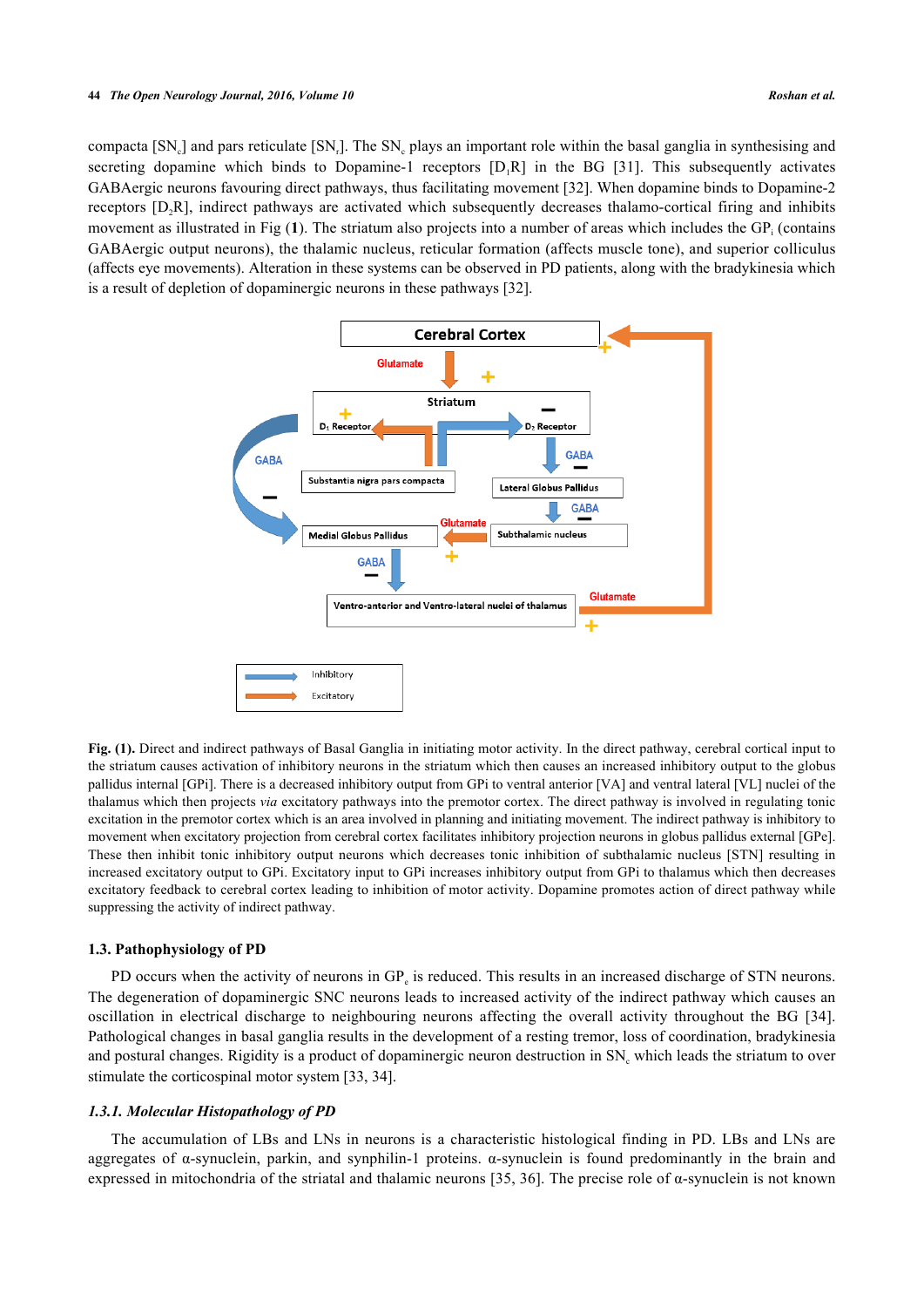but a number of studies suggest that α-synuclein helps to regulate dopamine release and supply synaptic vesicles to presynaptic terminals [[37\]](#page-11-17). A number if missense mutations in the α-synuclein gene (A53T, A30P, and E46K) allow the α-synuclein protein to form aggregates of β-sheets which then form toxic oligomers commonly observed in hereditary forms of PD [[38,](#page-11-18) [39](#page-11-19)]. Mutated forms of α-synuclein may have prion protein-like characteristics since it can induce βconfirmation in normal α-synuclein proteins. It does so by acting as a template to promote misfolding and aggregation of normal α-synuclein which can then spread on to other regions of the brain [\[40](#page-12-0)]. In addition, LBs and LNs have also been reported in striatal and nigral neurons of individuals who have undergone fetal-nigral mesencephalic cell transplantation [FNMCT], further supporting the hypothesis of prion protein-like characteristic of mutated α-synuclein [\[40](#page-12-0)]. Long-term accumulation of mutant α-synuclein protein also leads to dementia and behavioural as well as cognitive impairment. These are characteristic features of late stages in PD [\[41\]](#page-12-1). In addition to  $\alpha$ -synuclein protein, defects in the parkin gene which produces mutated ubiquitin ligase prevents removal of  $\alpha$ -synuclein aggregates, and allows LBs and LNs to form [[42\]](#page-12-2). Recently, studies reported observing ferric deposition in parkinsonian brains. It was postulated that high level of iron present in SN<sub>c</sub> may induced oxidative stress which then leads to loss of dopaminergic neurons [[43\]](#page-12-3).

## **2. NEUROPROTECTIVE AGENTS**

Neuroprotection refers to the preservation of neuronal structure and function. Neuronal integrity can be compromised in diseases such as PD, and the aim of neuroprotective agents is to protect or slow down the progression of disease by delaying the process of neuronal loss. There are a number of candidates which help to reduce neurotoxicity by inhibiting neurotoxins, ROS, preserving mitochondrial function and preventing protein aggregations [\[44](#page-12-4)]. Neuroprotective agents include the following:

## **2.1. Polyphenols**

Polyphenols are naturally occurring compounds found in plants that are responsible for protecting them against UVB radiation. Polyphenols have antioxidant and anti-carcinogenic effects which are yet to be explored and could potentially be used to treat a number of degenerative diseases including PD. In addition, polyphenols found in black tea are reported to inhibit α-synuclein aggregation and degeneration of dopaminergic neurons through an unknown mechanism [\[45](#page-12-5)].

## **2.2. Nicotine**

Nicotine is a constituent of cigarettes and is a known potent parasympathomimetic alkaloid that acts on nicotinic acetylcholine receptors [nAchR] found in brain. Nicotine can protect nigrostriatal damage and help to improve cognitive functions according to a number of randomized controlled trials [[46](#page-12-6)]. The exact mechanism of action of nicotine in nigtrostiatal pathways remains unknown but some studies suggest that nicotine binds to nAchR and activates intracellular transduction, altering calcium signalling which may help reduce neuronal injuries[[46](#page-12-6)]. In addition, nicotine has been found to reduce L-dopa-induced dyskinesia [LID] in a number of animal studies but not in humans [\[47](#page-12-7)].

## **2.3. Curcumin**

Curcumin is an active ingredient of turmeric. It is non-toxic and able to cross the BBB. Curcumin is capable of binding to mutant α-synuclein, thereby preventing β-aggregation [[48](#page-12-8), [49\]](#page-12-9). In doing so curcumin can help reduce LBs formation and reduce risk of developing PD. Its precise mechanism of action is not known but some suggest that curcumin acts as an amyloid breaker with anti-inflammatory effects in which it is able to reduce generation of ROS [\[50](#page-12-10)].

## **2.4. Caffeine**

Caffeine 3,7-trimethylpurine-2,6-dione is a psychoactive methylxanthine extracted mainly from plant sources. It is found in a number of beverages such as coffee and tea [[51\]](#page-12-11). 87% of caffeine is consumed in coffee, soft drinks and tea with an average consumption of 193mg of caffeine per day 1.2mg caffeine per kg of body per day [[52](#page-12-12)]. Men and women aged 35-64 were reported to be the highest caffeine consumers [\[52](#page-12-12)]. Caffeine is a potent neurostimulant and also has neuroprotective effects. Its effects on the CNS arise through the competitive non-selective inhibition of adenosine  $A_1$  and  $A_{2A}$  receptors. Epidemiological studies suggest that consumption of 3-4 cups of coffee daily (~200mg) can reduce the risk of PD [[53,](#page-12-13) [54\]](#page-12-14).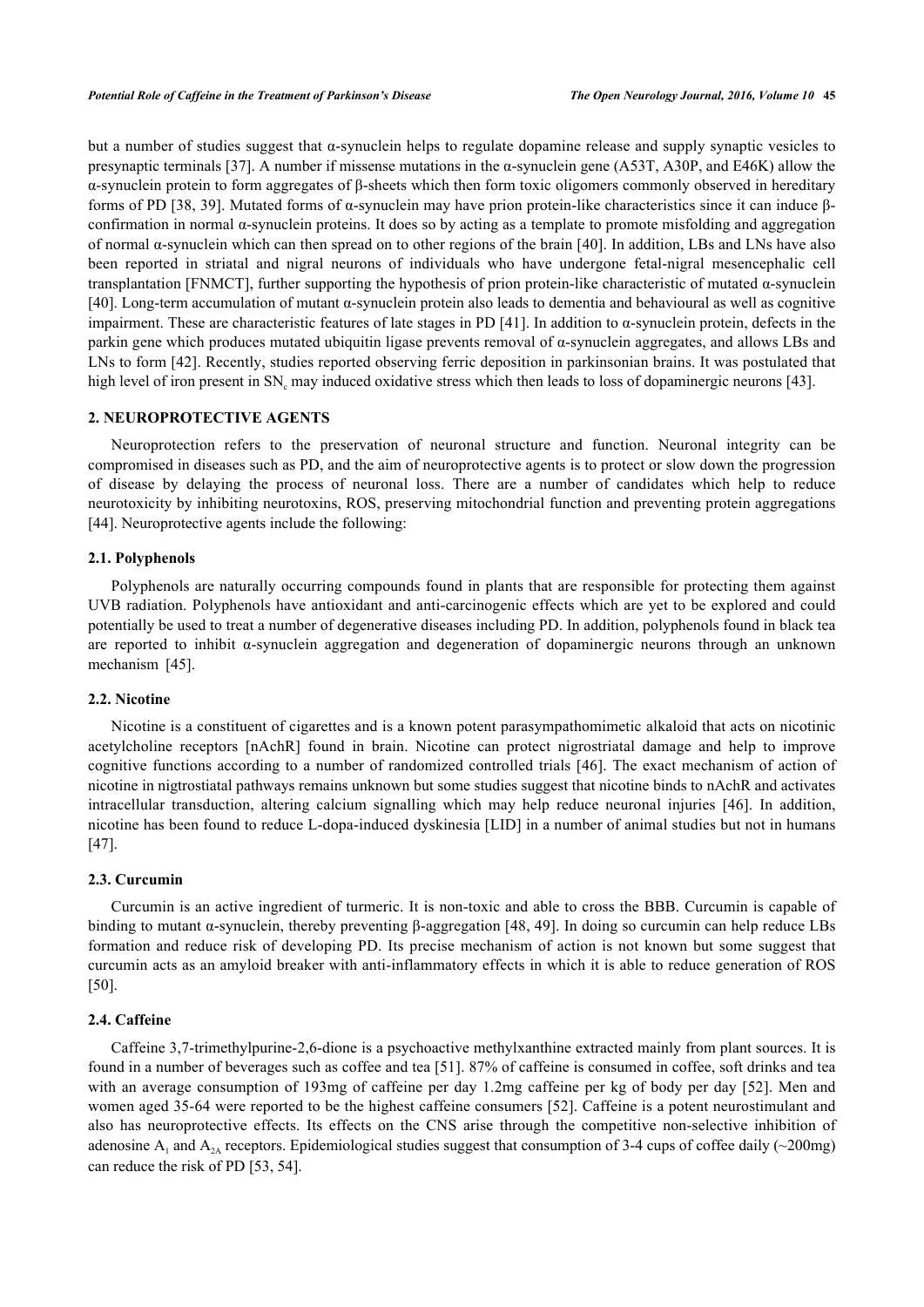This is further supported by randomized trials and *in-vitro* studies that highlight caffeine's ability to antagonise adenosine receptors, in particular  $A_{2A}$  receptors found in striatopallidal neurons. Blockade of  $A_{2A}$  receptors improves mobility in PD patients [[55,](#page-12-15) [56\]](#page-12-16).

Blockade of adenosine receptors improves motor functions of PD marginally in both animals and humans. Moreover, long-term exposure to caffeine in hemiparkinsonian mice may alter L-dopa responses in PD *via* unknown mechanisms [\[57](#page-12-17)]. The benefits of caffeine and its use in adjuvant therapy are outlined in the rest of this literature review.

## **3. DIFFERENT EFFECTS OF CAFFEINE IN PD**

#### **3.1. Adenosine A2A Receptors**

Adenosine  $A_{2A}$  receptors are distributed in the BG, which is heavily innervated by dopaminergic neurons. Adenosine is a ligand for all adenosine receptors and at low concentrations it shows a greater affinity for  $A_1$  receptors where it decreases glutamate release from striatal neurons. At high concentrations, adenosine has a higher affinity for  $A_{2A}$ receptors and exerts excitatory effects through stimulation of glutamate and Ach release in the striatum. Activation of adenosine  $A_{2A}$  receptors also enhances GABA-A mediated inhibitory effects on the GP<sub>e</sub> [\[58](#page-12-18)].

Adenosine  $A_{2A}$  receptors are primarily expressed on striatopallidal neurons and form functional heteromeric complexes with  $D_2$  receptors and metabotropic glutamate receptors [mGLU<sub>5</sub>]. In so doing,  $A_{2A}$  receptors can control functions of indirect efferent pathways of the BG. It is important to note that  $A_{2A}$  receptors are functionally equivalent to  $D_2$ receptors since they form heteromers with  $D_2$  receptors by interacting with the arginine-rich domain on  $D_2$  receptors. A similar interaction is also seen between D<sub>1</sub>-NMDA receptors [N-methyl-D-aspartate receptors] heteromerisation [[59](#page-12-19), [60\]](#page-12-20) Upon forming a heteromeric complex with  $D_2$  receptors,  $A_{2A}$  and  $D_2$  receptors become reciprocal antagonists and form the basis of motor control, learning, motivation, and reward systems.  $D_2$  receptors normally antagonise  $A_{2A}$ receptors' activity by inhibiting adenylyl cyclase activation. However, when  $D_2$  receptor interacts with  $A_{2A}$  receptor in heteromeric configuration,  $A_{2A}$  receptor can reduce the binding affinity of dopamine to  $D_2$  receptor, preventing inhi-bition of motor activity [\[60\]](#page-12-20). In addition, co-stimulation of  $A_{2A}$  with mGLU<sub>5</sub> enhances  $A_{2A}$  receptors ability to inhibit  $D_2$ receptorsas well as to override the inhibitory tone imposed by endogenous dopamine *via* D<sub>2</sub> receptors [[61\]](#page-13-0). The underlying antagonistic properties of  $A_{2A}$  receptor on D<sub>2</sub> receptors with deficits in dopamine levels translates to akinesia, whichis commonly seen in PD [[61](#page-13-0)]. Moreover, loss of striatal dopamine in PD results in unopposed adenosine stimulation resulting in hyperactivity of indirect pathway and motor dysfunction, which are also features observed in PD.

## *3.1.1. Caffeine as an Adenosine A2A Receptor Antagonist*

Caffeine is a potent neurostimulant and might protect against a number of neurodegenerative disease and may affect cell cycle function in certain types of cancer [\[62,](#page-13-1) [63\]](#page-13-2). Nevertheless, the role of caffeine in cardiovascular diseases remains inconclusive according to a prospective cohort study [[64\]](#page-13-3). Emerging evidence from *in vivo* and *in vitro* studies suggests that caffeine may protect against development of PD by keeping the BBB intact, which is essential for neuronal survival and CNS functioning [\[65,](#page-13-4) [66](#page-13-5)]. In addition, caffeine may improve motor functions in PD patients by modulating adenosine  $A_{2A}$  receptors at different dosages [\[10](#page-10-9)]. Caffeine is structurally similar to adenosine and is a nonselective antagonist at  $A_1$ ,  $A_{2A}$ ,  $A_{2B}$  and  $A_3$  adenosine receptor subtypes [[67](#page-13-6)].  $A_{2A}$  receptors are predominately found on striatopallidal neurons and are antagonised by caffeine, which results in decreased intracellular cAMP levels and a diminished release of GABA in the GP [[67](#page-13-6)].  $A_{2A}$  antagonists like caffeine thus may decrease the release of inhibitory neurotransmitters [GABA] and increases excitatory activity [serotonin, noradrenaline] in the striatopallidal neurons by stimulation of dopamine  $D_1$  and  $D_2$  receptors, promoting motor activities in rats [[68\]](#page-13-7). Nevertheless, rapid tolerance to the effects of caffeine develops in long-term use [\[69](#page-13-8)]. Animal studies by Popoli *et al*. suggests that chronic caffeine administration combined with a selective  $A_{2A}$  receptor antagonist such as SCH 58261 results in less tolerance towards adenosine  $A_{2A}$  receptor antagonists compared to when adenosine  $A_{2A}$  receptor antagonists are administered on their own [\[70](#page-13-9)].

Several studies have reported a reduction in MPTP-induced destruction of dopaminergic neurons in mice administered with oral  $A_{2A}$  receptor antagonists. This protected against the loss of nigral dopaminergic neuronal cells induced by 6-hydroxydopamine in mice.  $A_{2A}$  antagonists also prevented the functional loss of dopaminergic nerve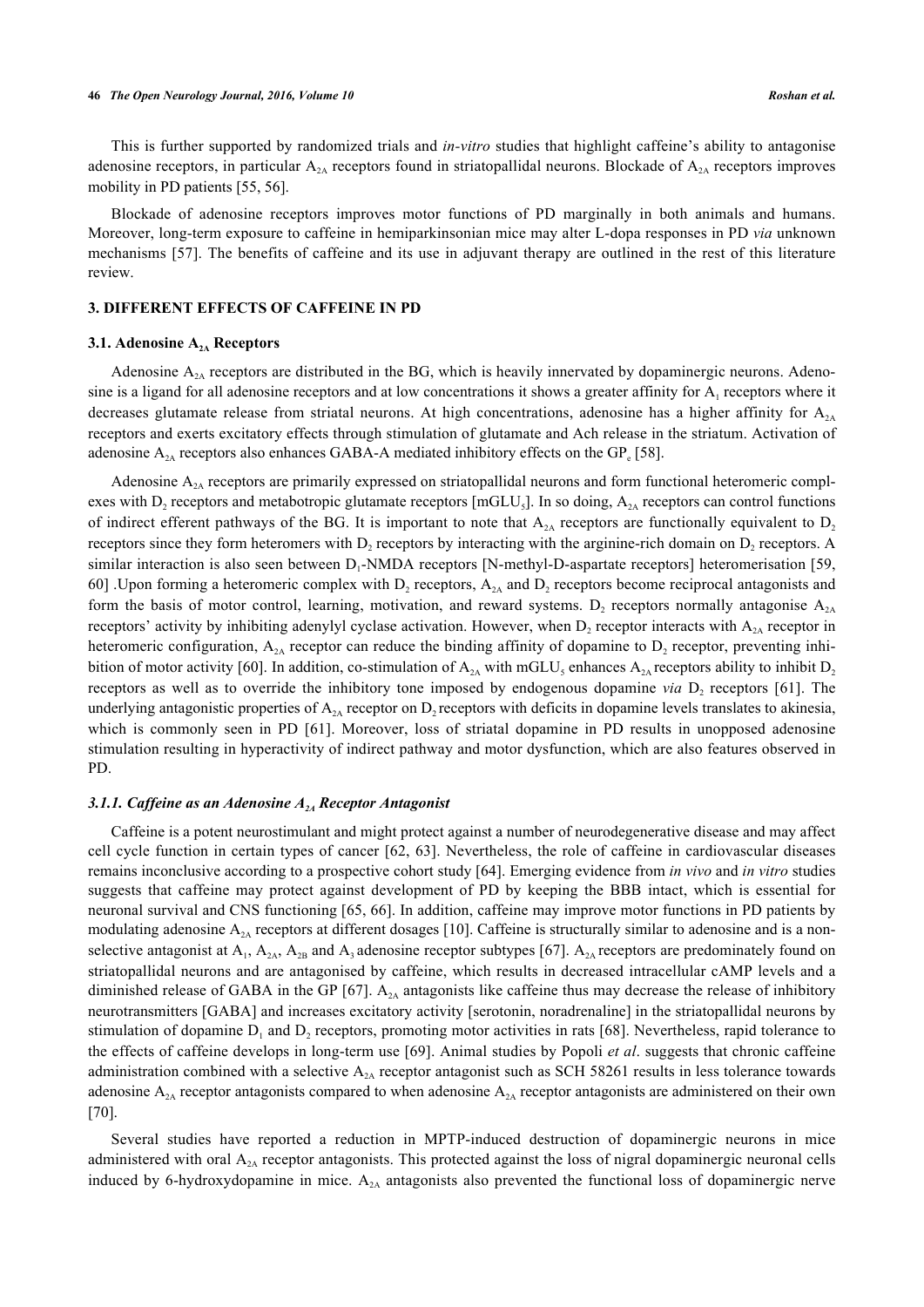terminals in the striatum and the ensuing gliosis caused by MPTP in mice[[71](#page-13-10)]. The mechanism underlying the neuroprotective effects of  $A_{2A}$  antagonists such as caffeine is still not fully understood.

On the contrary, some studies have reported that the activation of  $A_{2A}$  receptors may protect tissues from reperfusion injury since  $A_{2A}$  receptors can inhibit release of pro-inflammatory cytokines [TNF- $\alpha$ , IL-6, IL-8 and IL-12] and increase the release of anti-inflammatory cytokines such as IL-10 [\[72](#page-13-11) - [74](#page-13-12)]. Moreover,  $A_{2A}$  receptor activation can reduce the release of a number of ROS from neutrophils and also reduces neutrophilic infiltration into endothelial cells.

In light of the contradictory findings reported in the literature, further evaluation of the role that  $A_{2A}$  activation and antagonism plays in neuroprotection is needed.

#### **3.2. Astrocytes and Their Role in PD**

Aside from being an  $A_{2A}$  antagonist, caffeine may help stabilise the blood-brain barrier by regulating astrocytes and inflammatory processes in animal models [\[66](#page-13-5)]. Astrocytes are glial cells found in the mammalian brain that play a pivotal role in maintaining various neuronal functions by transporting nutrients and metabolites to neurons through a number of transporters such as the malate-aspartate shuttle. There are two types of astrocytes found in substantia nigra: [\[75](#page-13-13)].

- 1. Protoplasmic astrocytes which encapsulate neuronal bodies and synapses
- 2. Fibrous astrocytes which interact with oligodendroglia and node of Ranvier

Research on astrocytes in mice has suggested that α-synuclein affects only protoplasmic astrocytes but not fibrous astrocytes [[76\]](#page-13-14).

Astrocytes are significant players in the central nervous system as they develop and maintain the BBB and promote neurovascular coupling. One extreme of astrocytes faces endothelial cells to maintain BBB and control cerebral blood flow [CBF] while the other extreme is in communication with numerous neurons [\[77](#page-13-15)]. Moreover, astrocytes can release chemokines, gliotransmitters and help in the uptake of glutamate and GABA from the synaptic cleft. Other functions of astrocytes include pH regulation,  $K^+$  buffering, metabolising dopamine, and producing antioxidants such as gluthathione [GSH] and superoxide dismutases [SOD 1, and 2] [\[78](#page-13-16)].

In neurodegenerative diseases such as PD, astrocyte functions are compromised. Neurons are more susceptible to injury due to their limited capacity to counteract free radical-induced damage. Furthermore, neurons require a number of nerve growth factors [NGF] which are derived from astrocytes [\[79](#page-13-17)]. In the absence of astrocytes, neuronal functions are compromised and cell death slowly ensues during brain degeneration in PD [[79\]](#page-13-17). In addition, during the process of reactive astrogliosis in the substantia nigra [an abnormal increase in astrocyte numbers secondary to neuronal death], astrocytes release a number of proinflammatory cytokines that act on neighbouring neurons. The increased production of ROS and activation of apoptotic mechanisms is often observed in PD, and may lead to death of dopaminergic neurons. Reactive astrogliosis is one of the main features seen in astrocytes following brain injuries, and in neurodegenerative diseases caused by trauma, α-synuclein aggregation, and ischemia[[79\]](#page-13-17). A number of researchers have suggested that neurotoxins such as MPTP are capable of inducing astrogliosis and microgliosis which are often accompanied by mitochondrial dysfunction, nuclear karyolysis, and eventually neuronal death [\[80](#page-13-18)].

It is widely reported in a number of animal studies that astrocytes actively participate in the death of dopaminergic neurons by activating apoptosis through cytokines [TNFα, IL-1B and IL-6] and nitric oxide [NO] [[28](#page-11-8)]. NO is believed to promote the release of cytochrome C from dysfunctional mitochondria while cytokines bind to specific receptors in dopaminergic neurons to activate the pro-apoptotic caspase pathway [\[81](#page-13-19), [82\]](#page-14-0). Oxidative damage is a common feature observed in PD brain samples [\[83](#page-14-1)]. The increased uptake of α-synuclein by astrocytes leads to up-regulation of inflammatory molecules causing further production of ROS which may then lead to DNA damage[[84](#page-14-2)]. Further depletion of GSH and SOD 1 and 2 may facilitate production of ROS and reactive nitrogen species [RNS] in astrocytes. This then leads to structural alteration and aggregation of normal α-synuclein proteins [[85](#page-14-3), [86](#page-14-4)]. Recent findings in mice models of PD have found that the nitration (nitrogen group is introduced to tyrosine residue on  $\alpha$ -synuclein) of  $\alpha$ synuclein induced by oxidative injury (activation of induced nitric oxide synthase [iNOS] and focal adhesion kinase [FAK]) can enhance α-synuclein fibril formation causing cell death[[87](#page-14-5), [88\]](#page-14-6). Therefore one may conclude that inhibiting glial inflammatory processes could reduce neuronal damage during PD [\[89](#page-14-7)].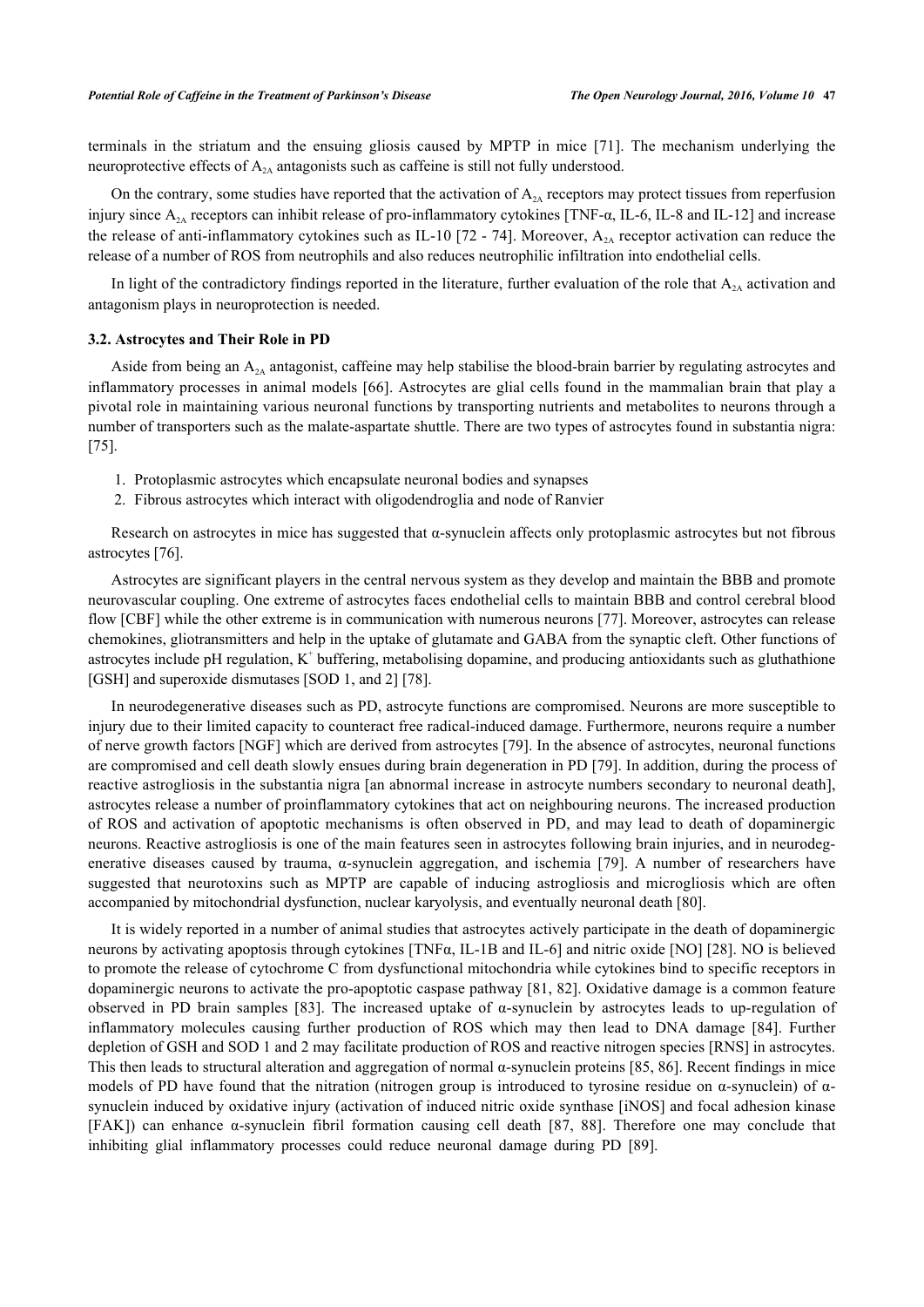## *3.2.1. Caffeine Inhibits Astrocyte-induced Inflammation in PD*

Even though caffeine can antagonise all forms of adenosine receptors it remains ineffective in antagonising purinergic-7 receptors [P2X7R] which are ligand-gated cation channels that open in response to ATP binding and lead to cell depolarization. P2X7 receptors are present on neurons and astrocytes throughout the CNS and PNS [[90](#page-14-8)]. Recent studies suggest that P2X7R mediates platelet aggregation as well as microglial activation during inflammation. Moreover, P2X7R are also responsible for mediating apoptosis [\[91](#page-14-9)]. The use of a P2X7R antagonist, in combination with an adenosine receptor antagonist such as caffeine may reduce the inflammatory processes that are triggered by both receptors and their subtypes [[92\]](#page-14-10).

In addition, a number of studies in newborn rat brain cultures suggest that high doses of caffeine can reduce glial cell proliferation. This may be useful in reducing the inflammatory process in PD brains [\[93](#page-14-11)]. By actively preventing glial cell proliferation, specifically astroglyosis, the progression of neurodegeneration may be stalled due to mechanisms that prevent the breakdown of the BBB and the excessive release of gliotransmitters such as glutamate that lead to neurotoxicity.

Caffeine is also reported to suppress the production of TNF- $\alpha$  through protein kinase A dependent mechanisms in human blood according to Horrigan *et al.* [\[94\]](#page-14-12). Furthermore, caffeine is reported to mediate glutathione synthesis, reducing the ROS and RNS induced inflammatory response in the hippocampus of rodents leading to neuroprotection [\[95](#page-14-13)].

Astrocytes also express adenosine  $A_{2A}$  receptors that may be antagonised by adenosine  $A_{2A}$  antagonists, favouring the increased uptake of glutamate into astrocytes and thus reducing glutamate levels at the synaptic cleft. This can reduce the incidence of neurotoxicity induced by the excessive stimulatory effects of neurotransmitters [\[95,](#page-14-13) [96\]](#page-14-14). In addition to increased gliotransmitter uptake, chronic caffeine intake in non-habitual caffeine consumers may reduce CBF acutely through an unknown mechanism, which may involve vasoconstriction of cerebral vessels [\[97](#page-14-15), [98](#page-14-16)].

## **3.3. Overexpression of Ca<sup>v</sup> 1.3 Ca2+ Channels and Inhibition by Caffeine in PD**

Voltage-gated calcium channels 1.3 [Ca<sub>v</sub> 1.3 Ca<sup>2+</sup>] are L-type calcium channels that are selectively permeable to calcium ions. Ca, 1.3 Ca<sup>2+</sup> channels have an  $\alpha$ 1 subunit which is a prime target for calcium-channel blockers such as the dihydropyridines [[99](#page-14-17)]. In addition to astrocyte dysregulation, the activity of Ca<sub>v</sub> 1.3 Ca<sup>2+</sup> channels has been implicated in the neurodegeneration of dopamine-producing neurons in PD. Dopaminergic neurons found in SN<sub>c</sub> continuously generate low frequency basal activity using  $Ca_v 1.3 Ca^{2+}$  channels. These L-type calcium channels have low expression levels [\[100\]](#page-14-18). Other L-type calcium channels found in SN<sub>c</sub> include Ca<sub>v</sub> 1.2 Ca<sup>2+</sup> channels. These are exclusively expressed in dopaminergic neurons located in the SN, and are only activated at higher membrane potentials. Conversely,  $Ca<sub>v</sub>$  1.3  $Ca<sup>2+</sup>$  channels are activated at sub-threshold membrane potentials, making them ideal pacemaker cells in neurons. However, they require significantly more ATP to sustain their transient activity. Moreover, Ca, 1.3 Ca<sup>2+</sup> channels generate oxidative stress mediated by mitochondria during periods of pacemaker activity *via* unknown mechanisms [[101\]](#page-14-19).

Recent studies suggest that there is an increased density of  $Ca<sub>v</sub> 1.3 Ca<sup>2+</sup>$  channels in dopaminergic neurons in mice models of PD [\[102](#page-15-0)]. The increased expression of dopaminergic neurons in Ca<sub>v</sub> 1.3 Ca<sup>2+</sup> channels generates more ROS that leads to neurodegeneration of dopaminergic neurons as seen in PD. These changes in the expression of voltage gated calcium channel subtypes in PD are of particular therapeutic interest [\[102](#page-15-0)]. A number of studies have reported the potential benefits of dihydropyridine [DHP] calcium channel blockers in reducing pathogenesis of PD as well as mortality in elderly PD patients [\[103\]](#page-15-1). Other studies have reported that caffeine can inhibit ryanodine receptors [RyRs] in certain parts of the body [[104](#page-15-2)]. RyRs play a central role in microglial-mediated inflammation, and are believed to contribute to pathogenesis of neurodegenerative disorders such as PD. Inhibition of RyRs shows therapeutic promise in the management of PD [\[105](#page-15-3)]. Studies have also shown that protein kinase C [PKC] activation may lead to phospho-rylation of serine residue 81 on the amino-terminus of Ca<sub>v</sub> 1.3 Ca<sup>2+</sup> channels, leading to their inactivation [\[106\]](#page-15-4). However, no studies have reported possible effects of caffeine on protein kinase C pathways in the CNS or on inhibition of Ca<sub>v</sub>1.3 Ca<sup>2+</sup> channels.

## **3.4. Efficacy of Caffeine in Different People and Genders**

Caffeine may show promise in the pharamcotherapy of PD since it antagonises adenosine receptors, inhibits the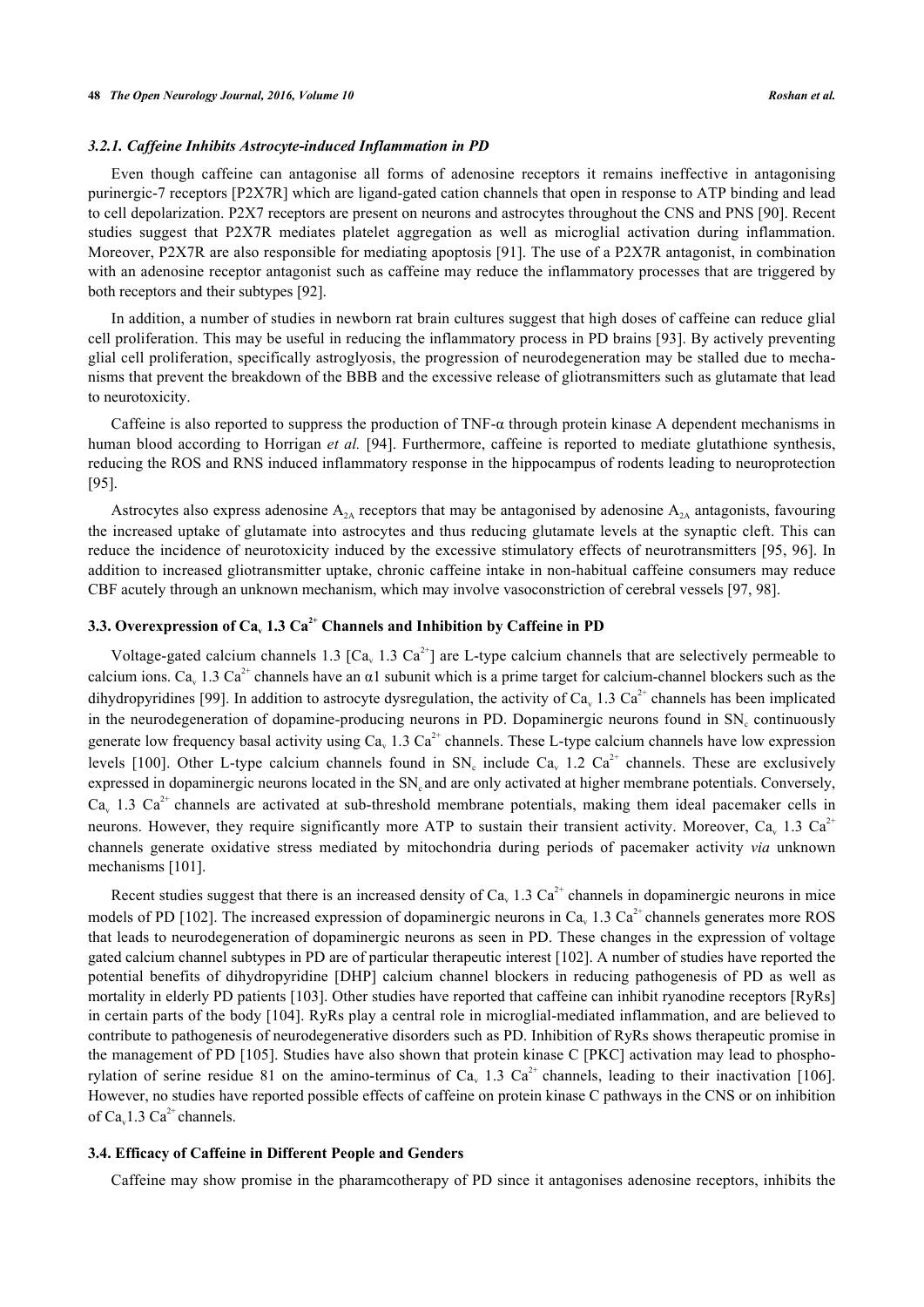inflammatory response, and possibly inactivates calcium channels. The effect of caffeine was reported to be dosedependent in a randomised controlled trial showing that a daily dose of 100-200mg of caffeine can reduce the risk of PD motor symptoms, while a daily dose of above 200mg caffeine was ineffective[[107](#page-15-5)]. The reason behind this discrepancy includes genetic variation and gender differences. Genetic variation in cytochrome *CYP1A2* gives rise to fast and slow metabolisers of caffeine. *CYP1A2* is a primary enzyme responsible for metabolism of 95% of caffeine into three active metabolites: paraxanthine, theophylline, and theobromine. Each of these metabolites exert different effects. Certain variations in *CYP1A2* gene result in a reduced ability to metabolise caffeine slow metabolisers [[108](#page-15-6)]. These individuals are prone to hypertension as high levels of caffeine in serum can activate systemic epinephrine release. Moreover, sustained hypertension leads to vascular disease and possibly early myocardial infarction and cerebrovascular accidents, that may then induce secondary neurodegenerative disorders such as vascular parkinsonism [[109](#page-15-7), [110\]](#page-15-8).

Conversely, fast metabolisers overexpress *CYP1A2*. This results in rapid and efficient metabolism of caffeine [[108\]](#page-15-6). These individuals may require higher doses of caffeine in order to achieve the same therapeutic effects of caffeine in reducing the prevalence of PD. However, conflicting studies have suggested that slow metabolisers are not necessarily at higher risk of developing PD when compared to fast metabolisers and this warrants further long-term clinical trials [\[108](#page-15-6)].

Apart from variation in caffeine metabolism, gender may also account for differences in the incidence of PD and response to caffeine. PD is more prevalent in males than in females due to differences in physiological adaptation as well as differences in toxicant exposure rate [[111](#page-15-9)]. Nevertheless, in a number of epidemiological studies, it is reported that male caffeine users were more likely to have lower incidence of PD compared to female caffeine users. This lead to a number of large prospective studies which highlighted the possible link between exogenous oestrogen in Hormone Replacement Therapy [HRT] and reduced efficacy in postmenopausal women with higher PD incidence [[112](#page-15-10), [113\]](#page-15-11). It seems that exogenous oestrogen present in HRT reduces half-life of caffeine similar to those seen in fast metabolisers of caffeine, suggesting that exogenous oestrogen may put females on HRT at a greater risk of developing neurodegenerative diseases such as PD. *In vitro* animal studies have compared the effects of a 20mg caffeine dose administration in normal *vs* ovariectomised mice exposed to MPTP. Ovariectomised mice had reduced parkisonian symptoms compared to normal mice. In addition, when male mice were injected with exogenous oestrogen and MPTP, they showed the same parkinsonian symptoms as female mice with ovaries. This suggests that administration of exogenous oestrogen may somehow inhibit the neuroprotective effects of caffeine [[114,](#page-15-12) [115\]](#page-15-13).

## **3.5. Caffeine as an Adjuvant Therapy in PD**

The evidence outlined above highlights a number of beneficial effects of caffeine that could possibly justify its use as an adjuvant drug in the management of PD. There are reported experimental uses of caffeine in treating PD. For instance, trihexyphenidyl [THP] is an anti-parkinsonian agent that has been clinically used to treat PD [[116](#page-15-14)]. It is a potent  $M_1$  receptor antagonist that inhibits  $M_1$  receptors in different parts of the cerebral cortex. Its use is accompanied by side effects that include memory impairment [\[116\]](#page-15-14). When THP is co-administered with low doses of caffeine in mice, there is increased THP potency without memory impairment. Observational studies on reserpine-induced hypokinesia in rats reported no reversal of symptoms when caffeine or THP were used on their own [\[117,](#page-15-15) [118\]](#page-15-16). Conversely, when caffeine and THP were co-administered, they restored locomotion in reserpine-treated rats.

The authors concluded that low doses of caffeine co-administered with THP might help reduce a number of motor deficiencies in animals, which are seen in PD. Nevertheless, long-term randomized clinical trials are needed to assess such claims and therapeutic benefits of such co-administration [\[116](#page-15-14)].

Other studies have investigated the effects of caffeine co-administration with bromocriptine. This improves a number of motor functions in rats under an observational study. Bromocriptine is a dopamine agonist commonly used to treat PD. When Bromocriptine is administered individually in denervated rats, subthreshold motor activities were recorded [\[119](#page-15-17), [120\]](#page-15-18). When Bromocriptine was co-administered with caffeine, levels of motor activity were slightly higher than with the isolated use of Bromocriptine. Nonetheless, tolerance to caffeine was reported in rats administered only caffeine for a significant period of time but no tolerance to Bromocriptine was reported. In addition, no tolerance to chronic use of caffeine was reported when it was co-administered with Bromocriptine, and sustained levels of motor activity was observed in these rats [\[120\]](#page-15-18). Therefore, it is important to explore the relationship between caffeine and other parkinsonian drugs to determine the underlying mechanisms that allow caffeine to enhance efficacy and reduce drug tolerance [\[120](#page-15-18)].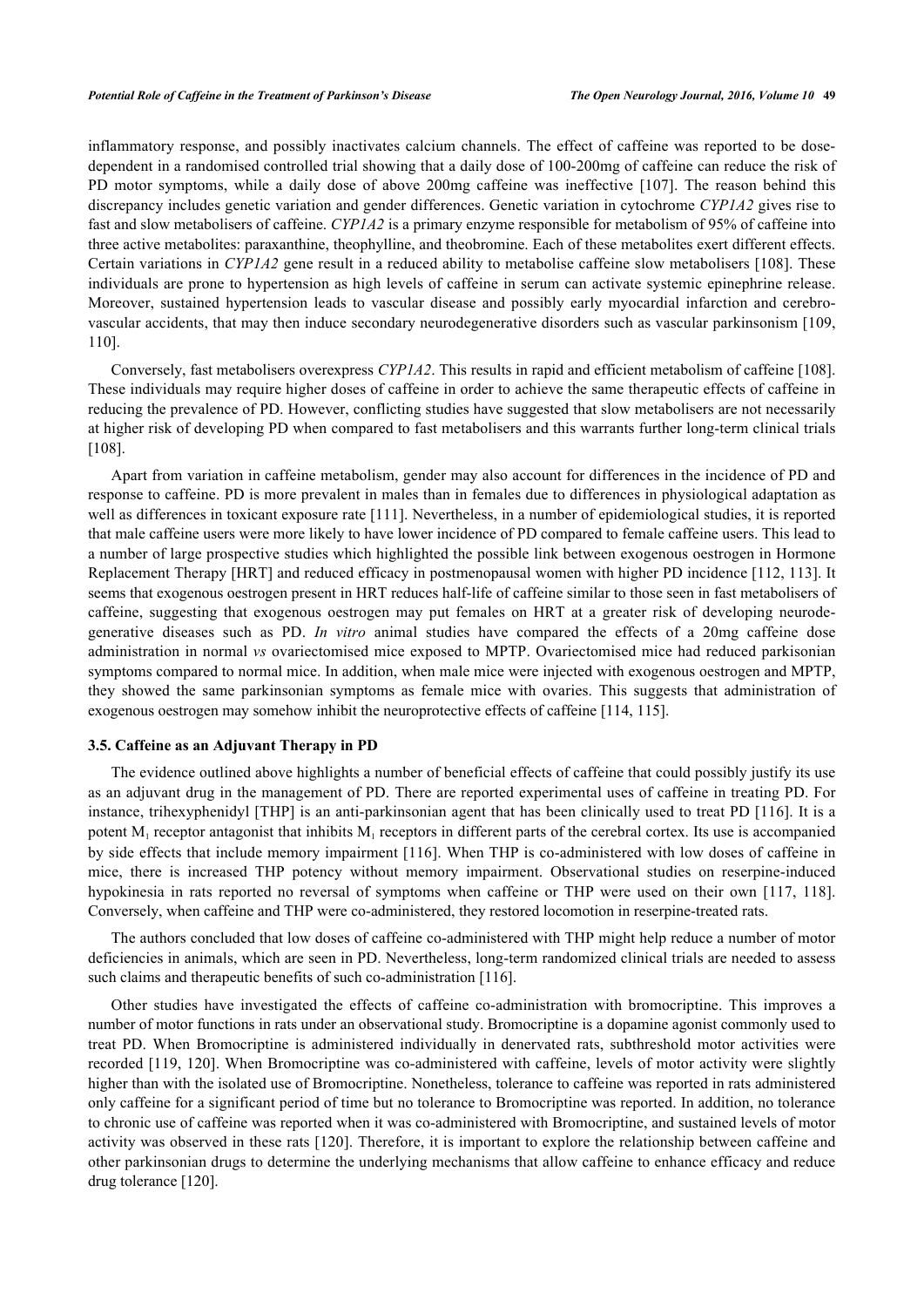A number of novel approaches have been adopted by the scientific community in an attempt to find better and more efficacious treatment for PD. Currently, Parkinsonian symptoms are treated through medications such as L-dopa and dopamine agonists like pramipexole and rotigotine, which themselves are accompanied by significant side effects that range from hypotension to gastrointestinal disturbances [[121](#page-15-19), [122\]](#page-16-0) . Moreover, most of these drugs undergo first pass metabolism through the liver and are metabolised by circulating enzymes such as Monoamine oxidases [MAO] which reduces their bioavailability in the body. Hence they do not offer a long-term solution in treating PD.

In summary, caffeine is a cheap and widely-available neuromodulator which can be used in the treatment of PD in conjunction with current therapy. Nevertheless the precise dosage and safety of caffeine is of particular concern especially when it is administered at high doses for a significant period of time; a number of adverse effects such as resting tremors have been reported in chronic caffeine users. Therefore, more long-term double-blinded randomized controlled trials in humans are necessary in order to evaluate the efficacy and possible uses of caffeine in treating conditions like PD.

## **CONCLUSION**

It was not until recently that the scientific community began to notice the neuroprotective effects of caffeine following the observation of lower incidences of PD reported in chronic caffeine users. Recent animal and human studies have suggested that caffeine may help to treat PD since it can antagonise the adenosine  $A_{2A}$  receptors and inflammatory changes in the BG. Moreover, caffeine can prevent apoptotic cell death by lowering caspase-3 activity that is induced by neurotoxins such as MPP<sup>+</sup>, as well as decrease the number of apoptotic fragmented nuclei. In doing so it may halt dopaminergic neuronal destruction and act as cytoprotective agent [\[123](#page-16-1)].

As a result, caffeine might be able to prevent neurotoxicity induced by LBs and LNs. The beneficial functions of caffeine may not be limited solely to neuronal cells as it may be able to decrease the activity and proliferation of nonneuronal cells like astrocytes, which are primary regulators of the BBB and produce a number of inflammatory molecules in early and late stages of PD. Further randomised trials are needed to support this hypothesis.

The physiological role of caffeine may also help reduce the incidence of drug tolerance that often develops in advanced stages of PD where patients are given higher dosage to achieve the same therapeutic effects. Nevertheless, the beneficial effects of caffeine are not observed in all individuals due to genetic and gender differences. Individuals with variants in *CYP1A2* are known to metabolise caffeine at a much slower rate than normal, this potentially predisposes them to cardiovascular diseases.

Aside for genetic variation, gender difference may also limit the neuroprotective effects of caffeine since females on HRT are not protected from neurodegenerative diseases even when caffeine is consumed chronically [\[124\]](#page-16-2). Physiological studies have suggested that exogenous oestrogen in HRT may inactivate neuroprotective effects of caffeine which may predispose females on HRT at higher risk of developing neurodegenerative disorders like PD [[115\]](#page-15-13). In addition, most studies are currently conducted on animals, and may not have similar effects in humans.

Furthermore there is no single universally agreed dosage of caffeine which has been agreed by the scientific community. Doses used in most studies varied from 20mg to over 200mg [[107](#page-15-5), [125](#page-16-3)]. Moreover, long-term doubleblinded randomised trials are needed to show the correlation between caffeine usage and low incidence of PD. Nonetheless, caffeine remains an interesting area of active research and may one day prove to be a cheap alternative to current PD treatment. In addition, a number of caffeine analogues are under investigation in clinical trials and have shown some promising results. Therefore, it is not long before caffeine will be used as an adjuvant therapy in treating neurodegenerative diseases like PD.

## **LIST OF ABBREVIATIONS**

| $\alpha$ -synuclein |   | Alpha-synuclein             |
|---------------------|---|-----------------------------|
| $A_{2A}R$           | = | Adenosine $A_{2A}$ Receptor |
| Ach                 |   | Acetylcholine               |
| <b>AMP</b>          | = | Adenosine Monophosphate     |
| <b>APOE</b> gene    | = | Apolipoprotein E gene       |
| <b>ATP</b>          | = | Adenosine Triphosphate      |
| <b>BBB</b>          |   | Blood-Brain Barrier         |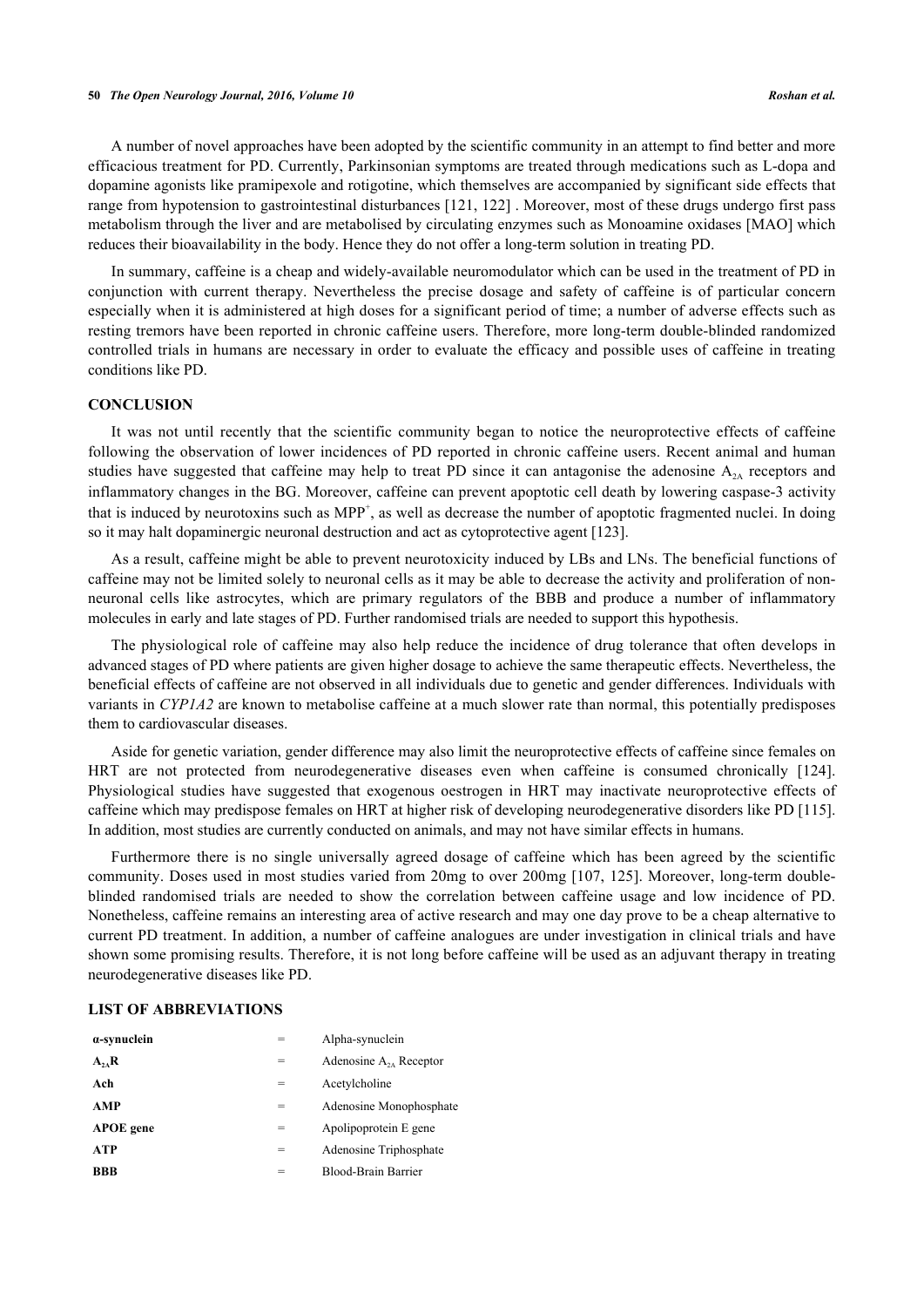## *Potential Role of Caffeine in the Treatment of Parkinson's Disease The Open Neurology Journal, 2016, Volume 10* **51**

| BG                              | =   | Basal ganglia                                |
|---------------------------------|-----|----------------------------------------------|
| cAMP                            |     | Cyclic Adenosine Monophosphate               |
| $Cav 1.3 Ca2+$                  | $=$ | Voltage gated Calcium channels 1.3           |
| <b>CBF</b>                      |     | Cerebral blood flow                          |
| <b>CNS</b>                      |     | Central nervous system                       |
| CYP1A2                          | =   | Cytochrome-P450 1A2                          |
| D1/D2R                          | $=$ | Dopamine-1/Dopamine-2 reeceptors             |
| DHP                             | $=$ | Dihydropyrindine                             |
| <b>ETC</b>                      | =   | Electron transport chain                     |
| <b>GABA</b>                     |     | Gamma-aminobutyric acid                      |
| GP,                             | $=$ | Globus pallidus internal                     |
| GP.                             | $=$ | Globus pallidus external                     |
| $G_{sa}$                        | $=$ | G-protein $\alpha$ - stimulatory subunit     |
| Gia                             | $=$ | $G$ -protein $\alpha$ -inhibitory subunit    |
| <b>HRT</b>                      | $=$ | Hormone replacement therapy                  |
| $IL-6/IL-8$                     |     | Interleukins-6/Interleukins-8                |
| $IL10/IL-12$                    | $=$ | Interleukin-10/Interleukins-12               |
| $L$ Bs/ $LNs$                   | =   | Lewy bodies/ Lewy neurites                   |
| L-dopa                          | $=$ | Levodopa                                     |
| <b>LID</b>                      | $=$ | L-Dopa induced dyskinesia                    |
| M,R                             |     | Muscarinic-1 Receptor                        |
| <b>MAO</b>                      |     | Monoamine oxidases                           |
| $mGLU_s$                        | $=$ | Metabotropic glutamate-5 receptors           |
| MRI                             | $=$ | Magnetic Resonance Imaging                   |
| $\mathbf{MPP}^+$                | $=$ | 1-methyl-4-propionoxypiperidine              |
| <b>MPTP</b>                     | $=$ | 1-methyl-4-phenyl-1,2,3,6-tetrahydropyridine |
| nAchR                           | =   | Nicotinic Acetylcholine Receptors            |
| NGF                             | $=$ | Nerve growth factors                         |
| <b>NMDA</b>                     | $=$ | N-methyl-D-aspartate receptor                |
| NO                              |     | Nitric Oxide                                 |
| PD                              | =   | Parkinson's disease                          |
| $PGE-2$                         | $=$ | Prostaglandin-E2                             |
| PINK-1                          | $=$ | PTEN induced kinase-1                        |
| <b>PKC</b>                      | $=$ | Protein kinase C                             |
| <b>PNS</b>                      |     | Peripheral nervous system                    |
| P <sub>2</sub> X <sub>7</sub> R | $=$ | Purinergic-7-receptors                       |
| <b>RNS</b>                      | $=$ | Reactive nitrogen species                    |
| ROS                             | $=$ | Reactive Oxygen Species                      |
| SN.                             | $=$ | Substantia nigra pars compacta               |
| <b>STN</b>                      | $=$ | Subthalamic nucleus                          |
| SNr                             |     | Substantia Nigra pars reticulata             |
| $TNF-\alpha$                    | $=$ | Tumour necrosis factor-alpha                 |
| THP                             | $=$ | Trihexyphenidyl                              |
| <b>UVB</b>                      | $=$ | Ultraviolet-B                                |
| VA                              |     | Ventral anterior                             |
| VL                              |     | Ventral lateral                              |
| X-chromosomes                   | $=$ | Sex chromosomes                              |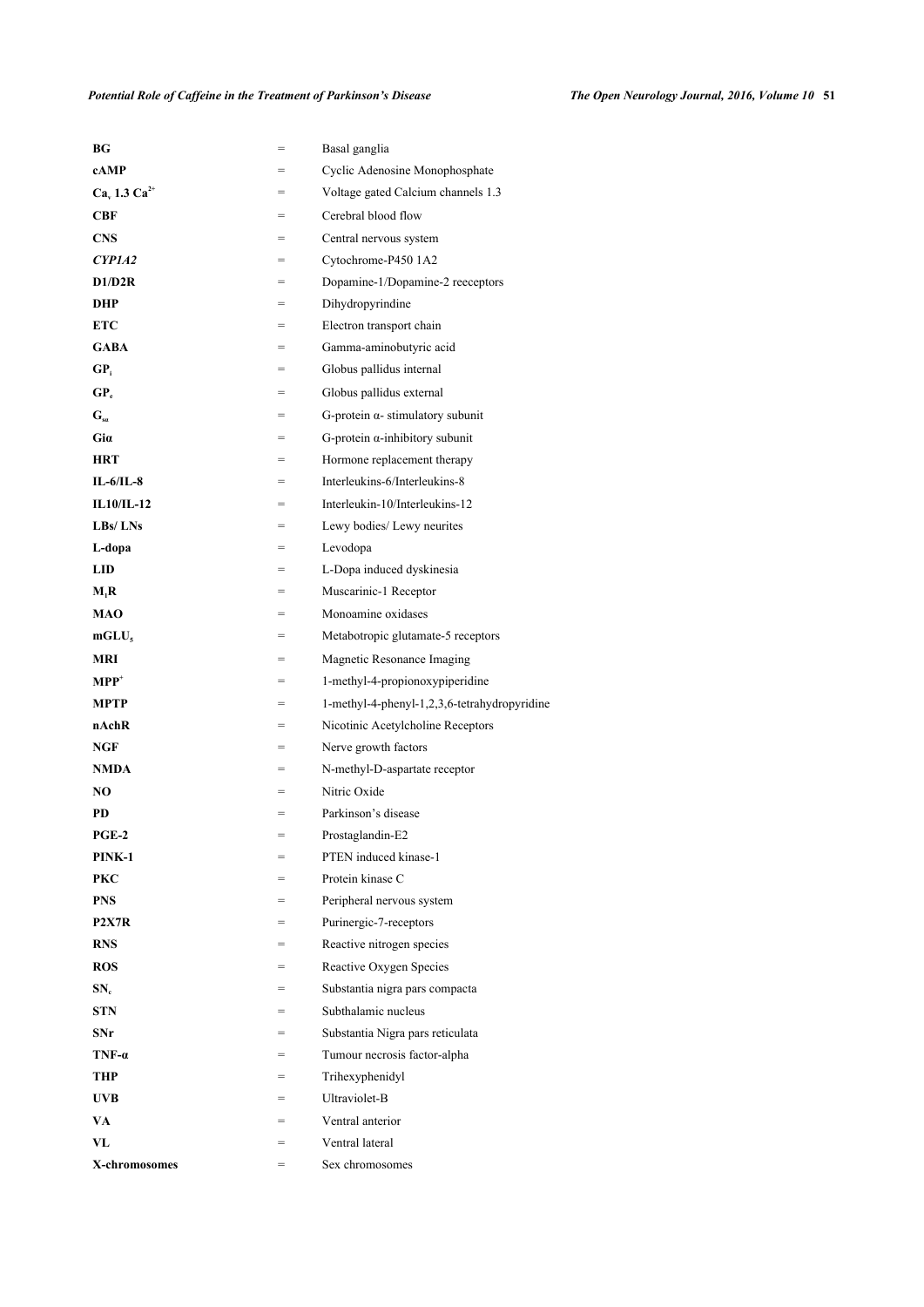## **CONFLICT OF INTEREST**

The authors confirm that this article content has no conflict of interest.

### **ACKNOWLEDGEMENTS**

Declared none.

## **REFERENCES**

- <span id="page-10-0"></span>[1] Kempster PA, Hurwitz B, Lees AJ. A new look at james parkinson's essay on the shaking palsy. Neurology 2007; 69(5): 482-5. [\[http://dx.doi.org/10.1212/01.wnl.0000266639.50620.d1\]](http://dx.doi.org/10.1212/01.wnl.0000266639.50620.d1) [PMID: [17664408](http://www.ncbi.nlm.nih.gov/pubmed/17664408)]
- <span id="page-10-1"></span>[2] Pankratz N, Foroud T. Genetics of parkinson disease. Genet Med 2007; 9(12): 801-11. [\[http://dx.doi.org/10.1097/GIM.0b013e31815bf97c](http://dx.doi.org/10.1097/GIM.0b013e31815bf97c)] [PMID: [18091429\]](http://www.ncbi.nlm.nih.gov/pubmed/18091429)
- <span id="page-10-2"></span>[3] Van Den Eeden SK, Tanner CM, Bernstein AL, *et al.* Incidence of Parkinson's disease: variation by age, gender, and race/ethnicity. Am J Epidemiol 2003; 157(11): 1015-22. [\[http://dx.doi.org/10.1093/aje/kwg068](http://dx.doi.org/10.1093/aje/kwg068)] [PMID: [12777365\]](http://www.ncbi.nlm.nih.gov/pubmed/12777365)
- <span id="page-10-3"></span>[4] Xia R, Mao Z-H. Progression of motor symptoms in Parkinson's disease. Neurosci Bull 2012; 28(1): 39-48. [\[http://dx.doi.org/10.1007/s12264-012-1050-z](http://dx.doi.org/10.1007/s12264-012-1050-z)] [PMID: [22233888](http://www.ncbi.nlm.nih.gov/pubmed/22233888)]
- <span id="page-10-4"></span>[5] Lesage S, Brice A. Parkinson's disease: from monogenic forms to genetic susceptibility factors. Hum Mol Genet 2009; 18(R1): R48-59. [\[http://dx.doi.org/10.1093/hmg/ddp012](http://dx.doi.org/10.1093/hmg/ddp012)] [PMID: [19297401\]](http://www.ncbi.nlm.nih.gov/pubmed/19297401)
- <span id="page-10-5"></span>[6] Baba M, Nakajo S, Tu PH, *et al.* Aggregation of alpha-synuclein in Lewy bodies of sporadic Parkinson's disease and dementia with Lewy bodies. Am J Pathol 1998; 152(4): 879-84. [PMID: [9546347\]](http://www.ncbi.nlm.nih.gov/pubmed/9546347)
- <span id="page-10-6"></span>[7] Costa J, Lunet N, Santos C, Santos J, Vaz-Carneiro A. Caffeine exposure and the risk of Parkinson's disease: a systematic review and metaanalysis of observational studies. J Alzheimers Dis 2010; 20(Suppl. 1): S221-38. [PMID: [20182023\]](http://www.ncbi.nlm.nih.gov/pubmed/20182023)
- <span id="page-10-7"></span>[8] Ross GW, Abbott RD, Petrovitch H, *et al.* Association of coffee and caffeine intake with the risk of Parkinson disease. JAMA 2000; 283(20): 2674-9.

[\[http://dx.doi.org/10.1001/jama.283.20.2674](http://dx.doi.org/10.1001/jama.283.20.2674)] [PMID: [10819950\]](http://www.ncbi.nlm.nih.gov/pubmed/10819950)

- <span id="page-10-8"></span>[9] Seidl SE, Potashkin JA. The promise of neuroprotective agents in Parkinson's disease. Front Neurol 2011; 2: 68. [\[http://dx.doi.org/10.3389/fneur.2011.00068\]](http://dx.doi.org/10.3389/fneur.2011.00068) [PMID: [22125548](http://www.ncbi.nlm.nih.gov/pubmed/22125548)]
- <span id="page-10-9"></span>[10] Hsu CW, Wang CS, Chiu TH. Caffeine and a selective adenosine A2A receptor antagonist induce sensitization and cross-sensitization behavior associated with increased striatal dopamine in mice. J Biomed Sci 2010; 17: 4. [\[http://dx.doi.org/10.1186/1423-0127-17-4\]](http://dx.doi.org/10.1186/1423-0127-17-4) [PMID: [20074377](http://www.ncbi.nlm.nih.gov/pubmed/20074377)]
- <span id="page-10-10"></span>[11] Alves J, Petrosyan A, Magalhães R. Olfactory dysfunction in dementia. World J Clin Cases 2014; 2(11): 661-7. [\[http://dx.doi.org/10.12998/wjcc.v2.i11.661](http://dx.doi.org/10.12998/wjcc.v2.i11.661)] [PMID: [25405189\]](http://www.ncbi.nlm.nih.gov/pubmed/25405189)
- [12] Baba T, Kikuchi A, Hirayama K, *et al.* Severe olfactory dysfunction is a prodromal symptom of dementia associated with Parkinson's disease: a 3 year longitudinal study. Brain 2012; 135(Pt 1): 161-9. [\[http://dx.doi.org/10.1093/brain/awr321](http://dx.doi.org/10.1093/brain/awr321)] [PMID: [22287381](http://www.ncbi.nlm.nih.gov/pubmed/22287381)]
- <span id="page-10-11"></span>[13] Wood H. Parkinson disease: Severe olfactory dysfunction may herald cognitive decline in Parkinson disease. Nat Rev Neurol 2012; 8(3): 122-2. [PMID: [22371285\]](http://www.ncbi.nlm.nih.gov/pubmed/22371285)
- <span id="page-10-12"></span>[14] Doty RL. Olfactory dysfunction in Parkinson disease. Nat Rev Neurol 2012; 8(6): 329-39. [\[http://dx.doi.org/10.1038/nrneurol.2012.80\]](http://dx.doi.org/10.1038/nrneurol.2012.80) [PMID: [22584158](http://www.ncbi.nlm.nih.gov/pubmed/22584158)]
- <span id="page-10-13"></span>[15] Gillies GE, Pienaar IS, Vohra S, Qamhawi Z. Sex differences in Parkinson's disease. Front Neuroendocrinol 2014; 35(3): 370-84. [\[http://dx.doi.org/10.1016/j.yfrne.2014.02.002\]](http://dx.doi.org/10.1016/j.yfrne.2014.02.002) [PMID: [24607323](http://www.ncbi.nlm.nih.gov/pubmed/24607323)]
- <span id="page-10-14"></span>[16] Lu H, Liu X, Deng Y, Qing H. DNA methylation, a hand behind neurodegenerative diseases. Front Aging Neurosci 2013; 5: 85. [\[http://dx.doi.org/10.3389/fnagi.2013.00085](http://dx.doi.org/10.3389/fnagi.2013.00085)] [PMID: [24367332\]](http://www.ncbi.nlm.nih.gov/pubmed/24367332)
- <span id="page-10-15"></span>[17] Haaxma CA, Bloem BR, Borm GF, *et al.* Gender differences in Parkinson's disease. J Neurol Neurosurg Psychiatry 2007; 78(8): 819-24. [\[http://dx.doi.org/10.1136/jnnp.2006.103788](http://dx.doi.org/10.1136/jnnp.2006.103788)] [PMID: [17098842\]](http://www.ncbi.nlm.nih.gov/pubmed/17098842)
- <span id="page-10-16"></span>[18] Sawada H, Ibi M, Kihara T, *et al.* Estradiol protects dopaminergic neurons in a MPP+Parkinson's disease model. Neuropharmacology 2002; 42(8): 1056-64. [\[http://dx.doi.org/10.1016/S0028-3908\(02\)00049-7\]](http://dx.doi.org/10.1016/S0028-3908(02)00049-7) [PMID: [12128007](http://www.ncbi.nlm.nih.gov/pubmed/12128007)]
- <span id="page-10-17"></span>[19] Puschmann A. Monogenic Parkinson's disease and parkinsonism: clinical phenotypes and frequencies of known mutations. Parkinsonism Relat Disord 2013; 19(4): 407-15. [\[http://dx.doi.org/10.1016/j.parkreldis.2013.01.020](http://dx.doi.org/10.1016/j.parkreldis.2013.01.020)] [PMID: [23462481\]](http://www.ncbi.nlm.nih.gov/pubmed/23462481)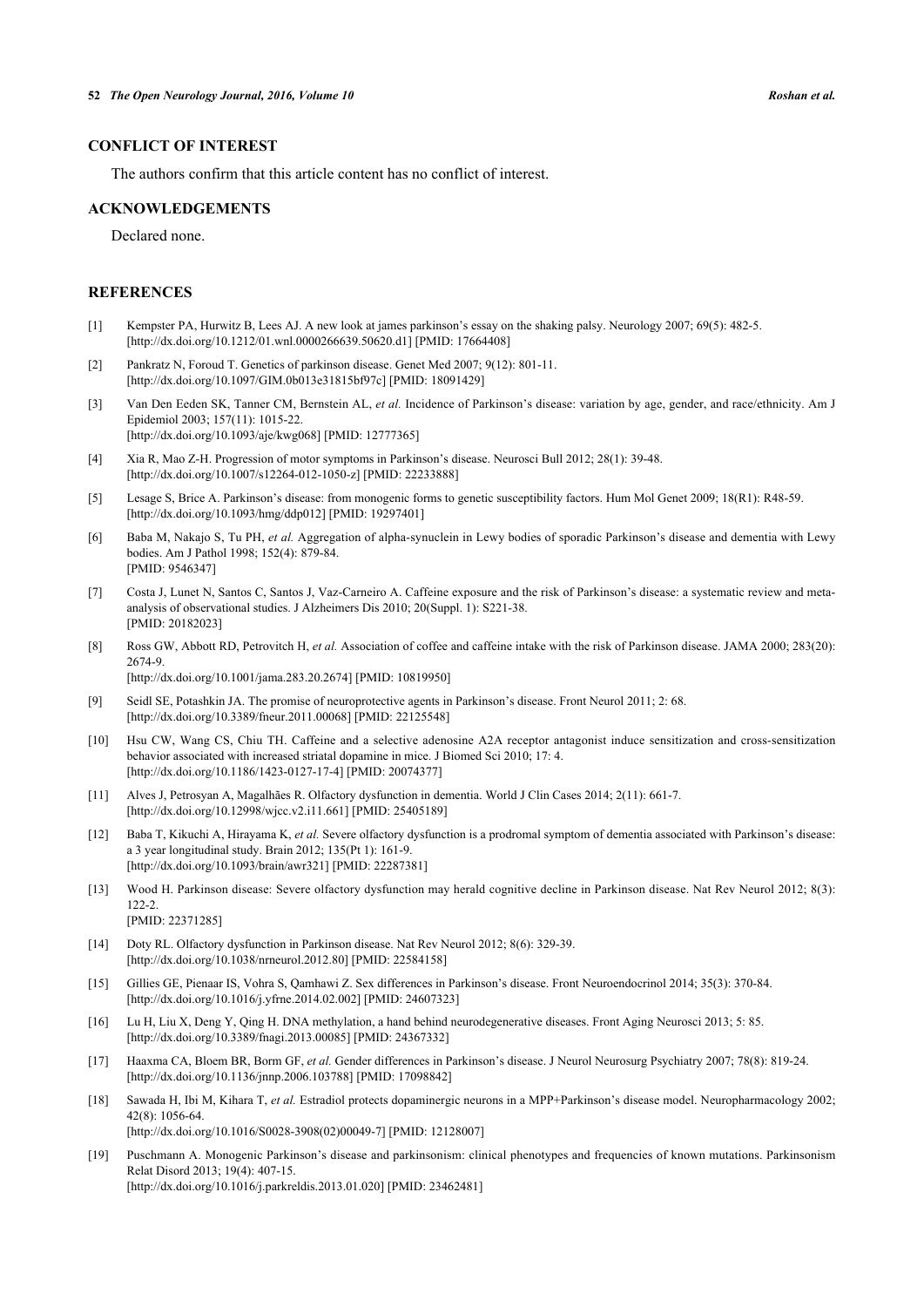- <span id="page-11-0"></span>[20] Kumar S, Sarkar A, Sundar D. Controlling aggregation propensity in A53T mutant of alpha-synuclein causing Parkinson's disease. Biochem Biophys Res Commun 2009; 387(2): 305-9. [\[http://dx.doi.org/10.1016/j.bbrc.2009.07.008](http://dx.doi.org/10.1016/j.bbrc.2009.07.008)] [PMID: [19580781\]](http://www.ncbi.nlm.nih.gov/pubmed/19580781)
- <span id="page-11-1"></span>[21] Kotzbauer PT, Giasson BI, Kravitz AV, *et al.* Fibrillization of alpha-synuclein and tau in familial Parkinson's disease caused by the A53T alpha-synuclein mutation. Exp Neurol 2004; 187(2): 279-88. [\[http://dx.doi.org/10.1016/j.expneurol.2004.01.007](http://dx.doi.org/10.1016/j.expneurol.2004.01.007)] [PMID: [15144854\]](http://www.ncbi.nlm.nih.gov/pubmed/15144854)
- <span id="page-11-2"></span>[22] Gorell JM, Johnson CC, Rybicki BA, Peterson EL, Richardson RJ. The risk of Parkinson's disease with exposure to pesticides, farming, well water, and rural living. Neurology 1998; 50(5): 1346-50. [\[http://dx.doi.org/10.1212/WNL.50.5.1346](http://dx.doi.org/10.1212/WNL.50.5.1346)] [PMID: [9595985\]](http://www.ncbi.nlm.nih.gov/pubmed/9595985)
- <span id="page-11-3"></span>[23] Semchuk KM, Love EJ, Lee RG. Parkinson's disease and exposure to agricultural work and pesticide chemicals. Neurology 1992; 42(7): 1328-35. [\[http://dx.doi.org/10.1212/WNL.42.7.1328](http://dx.doi.org/10.1212/WNL.42.7.1328)] [PMID: [1620342\]](http://www.ncbi.nlm.nih.gov/pubmed/1620342)
- <span id="page-11-4"></span>[24] Fitzmaurice AG, Rhodes SL, Cockburn M, Ritz B, Bronstein JM. Aldehyde dehydrogenase variation enhances effect of pesticides associated with Parkinson disease. Neurology 2014; 82(5): 419-26. [\[http://dx.doi.org/10.1212/WNL.0000000000000083](http://dx.doi.org/10.1212/WNL.0000000000000083)] [PMID: [24491970\]](http://www.ncbi.nlm.nih.gov/pubmed/24491970)
- <span id="page-11-5"></span>[25] Goldman SM, Tanner CM, Oakes D, Bhudhikanok GS, Gupta A, Langston JW. Head injury and Parkinson's disease risk in twins. Ann Neurol 2006; 60(1): 65-72. [\[http://dx.doi.org/10.1002/ana.20882\]](http://dx.doi.org/10.1002/ana.20882) [PMID: [16718702](http://www.ncbi.nlm.nih.gov/pubmed/16718702)]
- <span id="page-11-6"></span>[26] Jafari S, Etminan M, Aminzadeh F, Samii A. Head injury and risk of Parkinson disease: a systematic review and meta-analysis. Mov Disord 2013; 28(9): 1222-9. [\[http://dx.doi.org/10.1002/mds.25458](http://dx.doi.org/10.1002/mds.25458)] [PMID: [23609436\]](http://www.ncbi.nlm.nih.gov/pubmed/23609436)
- <span id="page-11-7"></span>[27] Maia PD, Kutz JN. Compromised axonal functionality after neurodegeneration, concussion and/or traumatic brain injury. J Comput Neurosci 2014; 37(2): 317-32. [\[http://dx.doi.org/10.1007/s10827-014-0504-x\]](http://dx.doi.org/10.1007/s10827-014-0504-x) [PMID: [24916135](http://www.ncbi.nlm.nih.gov/pubmed/24916135)]
- <span id="page-11-8"></span>[28] Rappold PM, Tieu K. Astrocytes and therapeutics for Parkinson's disease. Neurotherapeutics 2010; 7(4): 413-23. [\[http://dx.doi.org/10.1016/j.nurt.2010.07.001\]](http://dx.doi.org/10.1016/j.nurt.2010.07.001) [PMID: [20880505](http://www.ncbi.nlm.nih.gov/pubmed/20880505)]
- <span id="page-11-9"></span>[29] Miller JW. Homocysteine, folate deficiency, and Parkinson's disease. Nutr Rev 2002; 60(12): 410-3. [\[http://dx.doi.org/10.1301/002966402320964089\]](http://dx.doi.org/10.1301/002966402320964089) [PMID: [12521146](http://www.ncbi.nlm.nih.gov/pubmed/12521146)]
- <span id="page-11-10"></span>[30] Chen H, Zhang SM, Schwarzschild MA, *et al.* Folate intake and risk of Parkinson's disease. Am J Epidemiol 2004; 160(4): 368-75. [\[http://dx.doi.org/10.1093/aje/kwh213](http://dx.doi.org/10.1093/aje/kwh213)] [PMID: [15286022\]](http://www.ncbi.nlm.nih.gov/pubmed/15286022)
- <span id="page-11-11"></span>[31] Wichmann T, DeLong MR. Functional neuroanatomy of the basal ganglia in Parkinson's disease. Adv Neurol 2003; 91: 9-18. [PMID: [12442660\]](http://www.ncbi.nlm.nih.gov/pubmed/12442660)
- <span id="page-11-12"></span>[32] Chen JF, Moratalla R, Impagnatiello F, *et al.* The role of the D(2) dopamine receptor (D(2)R) in A(2A) adenosine receptor (A(2A)R) mediated behavioral and cellular responses as revealed by A(2A) and D(2) receptor knockout mice. Proc Natl Acad Sci USA 2001; 98(4): 1970-5. [\[http://dx.doi.org/10.1073/pnas.98.4.1970](http://dx.doi.org/10.1073/pnas.98.4.1970)] [PMID: [11172060](http://www.ncbi.nlm.nih.gov/pubmed/11172060)]
- <span id="page-11-14"></span>[33] Wichmann T, DeLong MR. Pathophysiology of Parkinson's disease: the MPTP primate model of the human disorder. Ann N Y Acad Sci 2003; 991: 199-213.

[\[http://dx.doi.org/10.1111/j.1749-6632.2003.tb07477.x\]](http://dx.doi.org/10.1111/j.1749-6632.2003.tb07477.x) [PMID: [12846988](http://www.ncbi.nlm.nih.gov/pubmed/12846988)]

- <span id="page-11-13"></span>[34] Schiffmann SN, Fisone G, Moresco R, Cunha RA, Ferré S. Adenosine A2A receptors and basal ganglia physiology. Prog Neurobiol 2007; 83(5): 277-92.
	- [\[http://dx.doi.org/10.1016/j.pneurobio.2007.05.001](http://dx.doi.org/10.1016/j.pneurobio.2007.05.001)] [PMID: [17646043](http://www.ncbi.nlm.nih.gov/pubmed/17646043)]
- <span id="page-11-15"></span>[35] Chung KK, Zhang Y, Lim KL, *et al.* Parkin ubiquitinates the alpha-synuclein-interacting protein, synphilin-1: implications for Lewy-body formation in Parkinson disease. Nat Med 2001; 7(10): 1144-50. [\[http://dx.doi.org/10.1038/nm1001-1144\]](http://dx.doi.org/10.1038/nm1001-1144) [PMID: [11590439](http://www.ncbi.nlm.nih.gov/pubmed/11590439)]
- <span id="page-11-16"></span>[36] Kawamata H, McLean PJ, Sharma N, Hyman BT. Interaction of alpha-synuclein and synphilin-1: effect of Parkinson's disease-associated mutations. J Neurochem 2001; 77(3): 929-34. [\[http://dx.doi.org/10.1046/j.1471-4159.2001.00301.x\]](http://dx.doi.org/10.1046/j.1471-4159.2001.00301.x) [PMID: [11331421](http://www.ncbi.nlm.nih.gov/pubmed/11331421)]
- <span id="page-11-17"></span>[37] Perez RG, Waymire JC, Lin E, Liu JJ, Guo F, Zigmond MJ. A role for alpha-synuclein in the regulation of dopamine biosynthesis. J Neurosci 2002; 22(8): 3090-9. [PMID: [11943812\]](http://www.ncbi.nlm.nih.gov/pubmed/11943812)
- <span id="page-11-18"></span>[38] Lemkau LR, Comellas G, Lee SW, *et al.* Site-specific perturbations of alpha-synuclein fibril structure by the Parkinson's disease associated mutations A53T and E46K. PLoS One 2013; 8(3): e49750. [\[http://dx.doi.org/10.1371/journal.pone.0049750](http://dx.doi.org/10.1371/journal.pone.0049750)] [PMID: [23505409\]](http://www.ncbi.nlm.nih.gov/pubmed/23505409)
- <span id="page-11-19"></span>[39] Li J, Uversky VN, Fink AL. Effect of familial Parkinson's disease point mutations A30P and A53T on the structural properties, aggregation, and fibrillation of human alpha-synuclein. Biochemistry 2001; 40(38): 11604-13. [\[http://dx.doi.org/10.1021/bi010616g](http://dx.doi.org/10.1021/bi010616g)] [PMID: [11560511\]](http://www.ncbi.nlm.nih.gov/pubmed/11560511)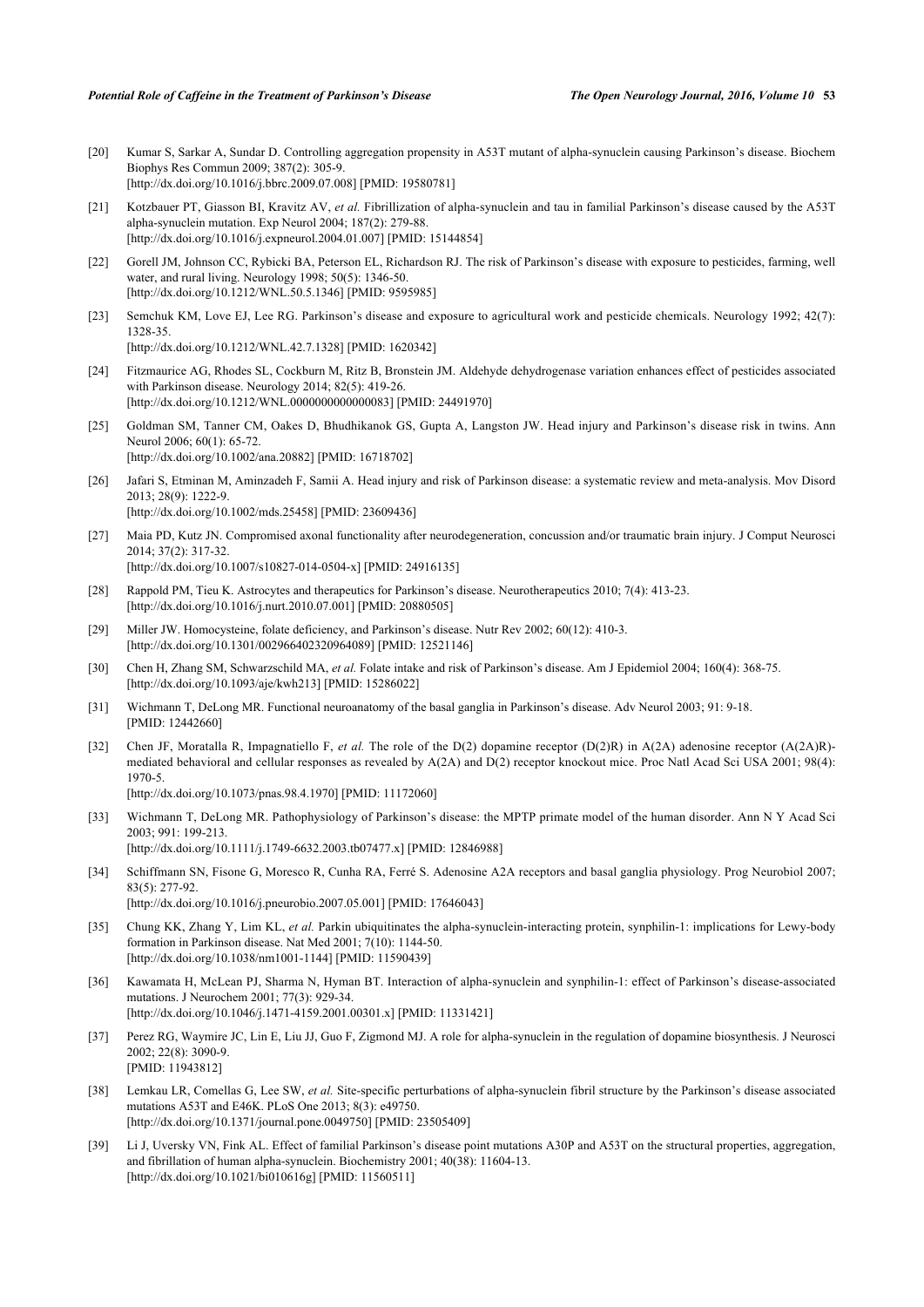#### **54** *The Open Neurology Journal, 2016, Volume 10 Roshan et al.*

- <span id="page-12-0"></span>[40] Olanow CW, Brundin P. Parkinson's disease and alpha synuclein: is Parkinson's disease a prion-like disorder? Mov Disord 2013; 28(1): 31-40. [\[http://dx.doi.org/10.1002/mds.25373](http://dx.doi.org/10.1002/mds.25373)] [PMID: [23390095\]](http://www.ncbi.nlm.nih.gov/pubmed/23390095)
- <span id="page-12-1"></span>[41] Leverenz JB, Quinn JF, Zabetian C, Zhang J, Montine KS, Montine TJ. Cognitive impairment and dementia in patients with Parkinson disease. Curr Top Med Chem 2009; 9(10): 903-12. [PMID: [19754405\]](http://www.ncbi.nlm.nih.gov/pubmed/19754405)
- <span id="page-12-2"></span>[42] Dawson TM. Parkin and defective ubiquitination in Parkinson's disease. J Neural Transm Suppl 2006; (70): 209-13. [PMID: [17017531\]](http://www.ncbi.nlm.nih.gov/pubmed/17017531)
- <span id="page-12-3"></span>[43] Dias V, Junn E, Mouradian MM. The role of oxidative stress in Parkinson's disease. J Parkinsons Dis 2013; 3(4): 461-91. [PMID: [24252804\]](http://www.ncbi.nlm.nih.gov/pubmed/24252804)
- <span id="page-12-4"></span>[44] Bachurin SO, Shevtsova EP, Kireeva EG, Oxenkrug GF, Sablin SO. Mitochondria as a target for neurotoxins and neuroprotective agents. Ann N Y Acad Sci 2003; 993: 334-44. [\[http://dx.doi.org/10.1111/j.1749-6632.2003.tb07541.x\]](http://dx.doi.org/10.1111/j.1749-6632.2003.tb07541.x) [PMID: [12853325](http://www.ncbi.nlm.nih.gov/pubmed/12853325)]
- <span id="page-12-5"></span>[45] Caruana M, Högen T, Levin J, Hillmer A, Giese A, Vassallo N. Inhibition and disaggregation of α-synuclein oligomers by natural polyphenolic compounds. FEBS Lett 2011; 585(8): 1113-20. [\[http://dx.doi.org/10.1016/j.febslet.2011.03.046](http://dx.doi.org/10.1016/j.febslet.2011.03.046)] [PMID: [21443877\]](http://www.ncbi.nlm.nih.gov/pubmed/21443877)
- <span id="page-12-6"></span>[46] Quik M, Perez XA, Bordia T. Nicotine as a potential neuroprotective agent for Parkinson's disease. Mov Disord 2012; 27(8): 947-57. [\[http://dx.doi.org/10.1002/mds.25028](http://dx.doi.org/10.1002/mds.25028)] [PMID: [22693036\]](http://www.ncbi.nlm.nih.gov/pubmed/22693036)
- <span id="page-12-7"></span>[47] Huang LZ, Grady SR, Quik M. Nicotine reduces L-DOPA-induced dyskinesias by acting at beta2\* nicotinic receptors. J Pharmacol Exp Ther 2011; 338(3): 932-41. [\[http://dx.doi.org/10.1124/jpet.111.182949\]](http://dx.doi.org/10.1124/jpet.111.182949) [PMID: [21665941](http://www.ncbi.nlm.nih.gov/pubmed/21665941)]
- <span id="page-12-8"></span>[48] Ahsan N, Mishra S, Jain MK, Surolia A, Gupta S. Curcumin Pyrazole and its derivative (N-(3-Nitrophenylpyrazole) Curcumin inhibit aggregation, disrupt fibrils and modulate toxicity of Wild type and Mutant α-Synuclein. Sci Rep 2015; 5: 9862. [\[http://dx.doi.org/10.1038/srep09862](http://dx.doi.org/10.1038/srep09862)] [PMID: [25985292\]](http://www.ncbi.nlm.nih.gov/pubmed/25985292)
- <span id="page-12-9"></span>[49] Ahmad B, Lapidus LJ. Curcumin prevents aggregation in α-synuclein by increasing reconfiguration rate. J Biol Chem 2012; 287(12): 9193-9. [\[http://dx.doi.org/10.1074/jbc.M111.325548\]](http://dx.doi.org/10.1074/jbc.M111.325548) [PMID: [22267729](http://www.ncbi.nlm.nih.gov/pubmed/22267729)]
- <span id="page-12-10"></span>[50] Pandey N, Strider J, Nolan WC, Yan SX, Galvin JE. Curcumin inhibits aggregation of alpha-synuclein. Acta Neuropathol 2008; 115(4): 479-89. [\[http://dx.doi.org/10.1007/s00401-007-0332-4\]](http://dx.doi.org/10.1007/s00401-007-0332-4) [PMID: [18189141](http://www.ncbi.nlm.nih.gov/pubmed/18189141)]
- <span id="page-12-11"></span>[51] Nehlig A, Daval JL, Debry G. Caffeine and the central nervous system: mechanisms of action, biochemical, metabolic and psychostimulant effects. Brain Res Brain Res Rev 1992; 17(2): 139-70. [\[http://dx.doi.org/10.1016/0165-0173\(92\)90012-B\]](http://dx.doi.org/10.1016/0165-0173(92)90012-B) [PMID: [1356551](http://www.ncbi.nlm.nih.gov/pubmed/1356551)]
- <span id="page-12-12"></span>[52] Frary CD, Johnson RK, Wang MQ. Food sources and intakes of caffeine in the diets of persons in the United States. J Am Diet Assoc 2005; 105(1): 110-3. [\[http://dx.doi.org/10.1016/j.jada.2004.10.027](http://dx.doi.org/10.1016/j.jada.2004.10.027)] [PMID: [15635355\]](http://www.ncbi.nlm.nih.gov/pubmed/15635355)
- <span id="page-12-13"></span>[53] Qi H, Li S. Dose-response meta-analysis on coffee, tea and caffeine consumption with risk of Parkinson's disease. Geriatr Gerontol Int 2014; 14(2): 430-9. [\[http://dx.doi.org/10.1111/ggi.12123](http://dx.doi.org/10.1111/ggi.12123)] [PMID: [23879665\]](http://www.ncbi.nlm.nih.gov/pubmed/23879665)
- <span id="page-12-14"></span>[54] Hu G, Bidel S, Jousilahti P, Antikainen R, Tuomilehto J. Coffee and tea consumption and the risk of Parkinson's disease. Mov Disord 2007; 22(15): 2242-8. [\[http://dx.doi.org/10.1002/mds.21706](http://dx.doi.org/10.1002/mds.21706)] [PMID: [17712848\]](http://www.ncbi.nlm.nih.gov/pubmed/17712848)
- <span id="page-12-15"></span>[55] Zahniser NR, Simosky JK, Mayfield RD, *et al.* Functional uncoupling of adenosine A(2A) receptors and reduced responseto caffeine in mice lacking dopamine D2 receptors. J Neurosci 2000; 20(16): 5949-57. [PMID: [10934242\]](http://www.ncbi.nlm.nih.gov/pubmed/10934242)
- <span id="page-12-16"></span>[56] Cieślak M, Komoszyński M, Wojtczak A. Adenosine A(2A) receptors in Parkinson's disease treatment. Purinergic Signal 2008; 4(4): 305-12. [\[http://dx.doi.org/10.1007/s11302-008-9100-8\]](http://dx.doi.org/10.1007/s11302-008-9100-8) [PMID: [18438720](http://www.ncbi.nlm.nih.gov/pubmed/18438720)]
- <span id="page-12-17"></span>[57] Yu L, Schwarzschild MA, Chen J-F. Cross-sensitization between caffeine and L-dopa-induced behaviors in hemiparkinsonian mice. Neurosci Lett 2006; 393(1): 31-5. [\[http://dx.doi.org/10.1016/j.neulet.2005.09.036\]](http://dx.doi.org/10.1016/j.neulet.2005.09.036) [PMID: [16236444](http://www.ncbi.nlm.nih.gov/pubmed/16236444)]
- <span id="page-12-18"></span>[58] Shen H-Y, Chen J-F. Adenosine A(2A) receptors in psychopharmacology: modulators of behavior, mood and cognition. Curr Neuropharmacol 2009; 7(3): 195-206.

[\[http://dx.doi.org/10.2174/157015909789152191\]](http://dx.doi.org/10.2174/157015909789152191) [PMID: [20190961](http://www.ncbi.nlm.nih.gov/pubmed/20190961)]

- <span id="page-12-19"></span>[59] Schwarzschild MA, Agnati L, Fuxe K, Chen J-F, Morelli M. Targeting adenosine A2A receptors in Parkinson's disease. Trends Neurosci 2006; 29(11): 647-54.
	- [\[http://dx.doi.org/10.1016/j.tins.2006.09.004\]](http://dx.doi.org/10.1016/j.tins.2006.09.004) [PMID: [17030429](http://www.ncbi.nlm.nih.gov/pubmed/17030429)]
- <span id="page-12-20"></span>[60] Ferre S, von Euler G, Johansson B, Fredholm BB, Fuxe K. Stimulation of high-affinity adenosine A2 receptors decreases the affinity of dopamine D2 receptors in rat striatal membranes. Proc Natl Acad Sci USA 1991; 88(16): 7238-41.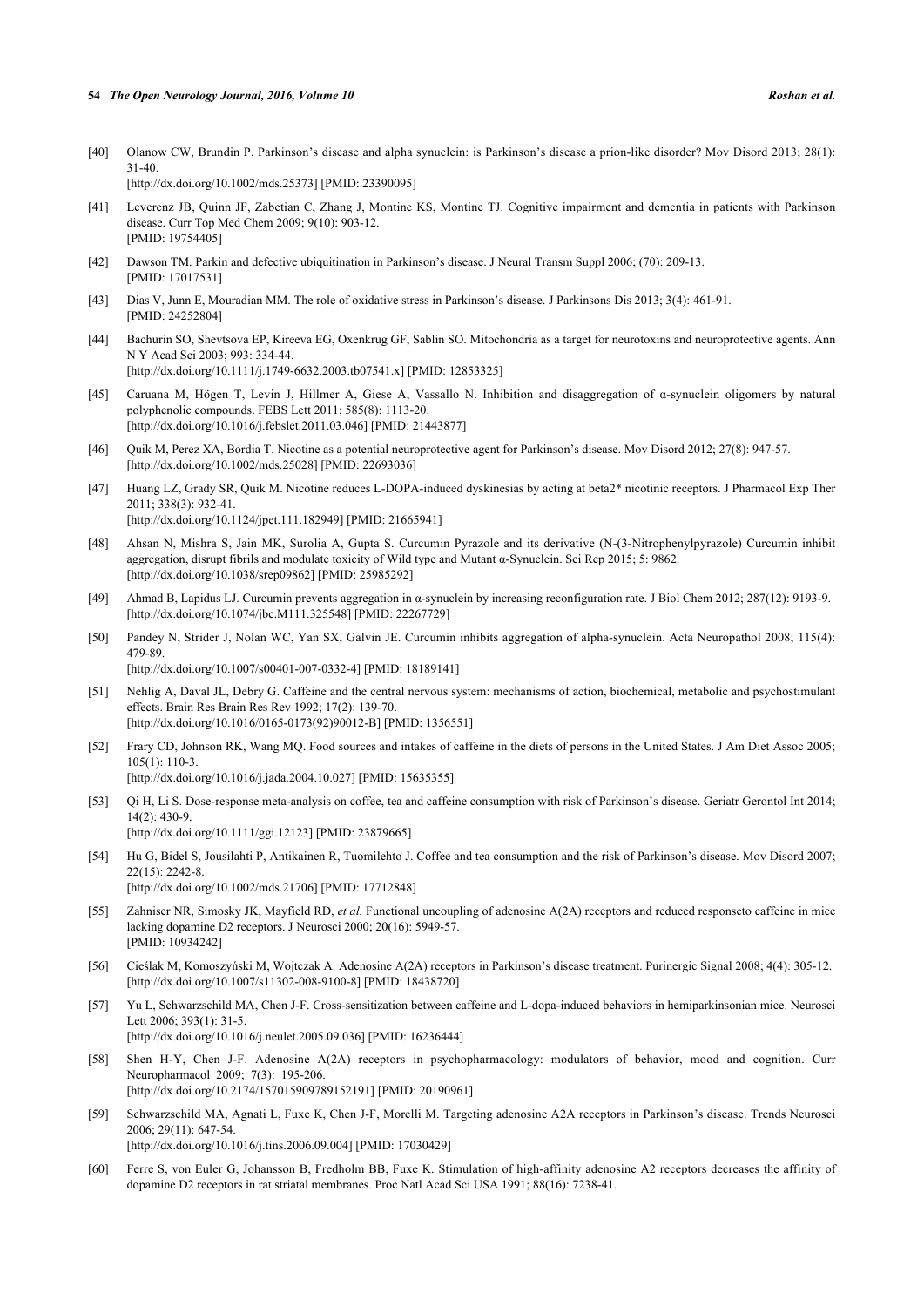[\[http://dx.doi.org/10.1073/pnas.88.16.7238](http://dx.doi.org/10.1073/pnas.88.16.7238)] [PMID: [1678519](http://www.ncbi.nlm.nih.gov/pubmed/1678519)]

- <span id="page-13-0"></span>[61] Ferré S, Quiroz C, Woods AS, *et al.* An update on adenosine A2A-dopamine D2 receptor interactions: implications for the function of G protein-coupled receptors. Curr Pharm Des 2008; 14(15): 1468-74. [\[http://dx.doi.org/10.2174/138161208784480108\]](http://dx.doi.org/10.2174/138161208784480108) [PMID: [18537670](http://www.ncbi.nlm.nih.gov/pubmed/18537670)]
- <span id="page-13-1"></span>[62] Ascherio A, Zhang SM, Hernán MA, *et al.* Prospective study of caffeine consumption and risk of Parkinson's disease in men and women. Ann Neurol 2001; 50(1): 56-63. [\[http://dx.doi.org/10.1002/ana.1052\]](http://dx.doi.org/10.1002/ana.1052) [PMID: [11456310](http://www.ncbi.nlm.nih.gov/pubmed/11456310)]
- <span id="page-13-2"></span>[63] Bode AM, Dong Z. The enigmatic effects of caffeine in cell cycle and cancer. Cancer Lett 2007; 247(1): 26-39. [\[http://dx.doi.org/10.1016/j.canlet.2006.03.032](http://dx.doi.org/10.1016/j.canlet.2006.03.032)] [PMID: [16709440\]](http://www.ncbi.nlm.nih.gov/pubmed/16709440)
- <span id="page-13-3"></span>[64] Lopez-Garcia E, van Dam RM, Willett WC, *et al.* Coffee consumption and coronary heart disease in men and women: a prospective cohort study. Circulation 2006; 113(17): 2045-53. [\[http://dx.doi.org/10.1161/CIRCULATIONAHA.105.598664](http://dx.doi.org/10.1161/CIRCULATIONAHA.105.598664)] [PMID: [16636169\]](http://www.ncbi.nlm.nih.gov/pubmed/16636169)
- <span id="page-13-4"></span>[65] Chen X, Ghribi O, Geiger JD. Caffeine protects against disruptions of the blood-brain barrier in animal models of Alzheimer's and Parkinson's diseases. J Alzheimers Dis 2010; 20(1): S127-41. [PMID: [20164568\]](http://www.ncbi.nlm.nih.gov/pubmed/20164568)
- <span id="page-13-5"></span>[66] Chen X, Lan X, Roche I, Liu R, Geiger JD. Caffeine protects against MPTP-induced blood-brain barrier dysfunction in mouse striatum. J Neurochem 2008; 107(4): 1147-57. [PMID: [18808450\]](http://www.ncbi.nlm.nih.gov/pubmed/18808450)
- <span id="page-13-6"></span>[67] Fredholm BB, Bättig K, Holmén J, Nehlig A, Zvartau EE. Actions of caffeine in the brain with special reference to factors that contribute to its widespread use. Pharmacol Rev 1999; 51(1): 83-133. [PMID: [10049999\]](http://www.ncbi.nlm.nih.gov/pubmed/10049999)
- <span id="page-13-7"></span>[68] Garrett BE, Holtzman SG. D1 and D2 dopamine receptor antagonists block caffeine-induced stimulation of locomotor activity in rats. Pharmacol Biochem Behav 1994; 47(1): 89-94. [\[http://dx.doi.org/10.1016/0091-3057\(94\)90115-5](http://dx.doi.org/10.1016/0091-3057(94)90115-5)] [PMID: [7906891](http://www.ncbi.nlm.nih.gov/pubmed/7906891)]
- <span id="page-13-8"></span>[69] Garrett BE, Holtzman SG. Caffeine cross-tolerance to selective dopamine D1 and D2 receptor agonists but not to their synergistic interaction. Eur J Pharmacol 1994; 262(1-2): 65-75. [\[http://dx.doi.org/10.1016/0014-2999\(94\)90029-9](http://dx.doi.org/10.1016/0014-2999(94)90029-9)] [PMID: [7813580](http://www.ncbi.nlm.nih.gov/pubmed/7813580)]
- <span id="page-13-9"></span>[70] Popoli P, Reggio R, Pèzzola A. Effects of SCH 58261, an adenosine A(2A) receptor antagonist, on quinpirole-induced turning in 6 hydroxydopamine-lesioned rats. Lack of tolerance after chronic caffeine intake. Neuropsychopharmacology 2000; 22(5): 522-9. [\[http://dx.doi.org/10.1016/S0893-133X\(99\)00144-X](http://dx.doi.org/10.1016/S0893-133X(99)00144-X)] [PMID: [10731627](http://www.ncbi.nlm.nih.gov/pubmed/10731627)]
- <span id="page-13-10"></span>[71] Ikeda K, Kurokawa M, Aoyama S, Kuwana Y. Neuroprotection by adenosine A2A receptor blockade in experimental models of Parkinson's disease. J Neurochem 2002; 80(2): 262-70. [\[http://dx.doi.org/10.1046/j.0022-3042.2001.00694.x\]](http://dx.doi.org/10.1046/j.0022-3042.2001.00694.x) [PMID: [11902116](http://www.ncbi.nlm.nih.gov/pubmed/11902116)]
- <span id="page-13-11"></span>[72] Cronstein BN, Levin RI, Philips M, Hirschhorn R, Abramson SB, Weissmann G. Neutrophil adherence to endothelium is enhanced *via* adenosine A1 receptors and inhibited *via* adenosine A2 receptors. J Immunol Baltim Md 1950; 148(7): 2201-6.
- [73] Harada N, Okajima K, Murakami K, *et al.* Adenosine and selective A(2A) receptor agonists reduce ischemia/reperfusion injury of rat liver mainly by inhibiting leukocyte activation. J Pharmacol Exp Ther 2000; 294(3): 1034-42. [PMID: [10945856\]](http://www.ncbi.nlm.nih.gov/pubmed/10945856)
- <span id="page-13-12"></span>[74] Haskó G, Kuhel DG, Chen JF, *et al.* Adenosine inhibits IL-12 and TNF-[alpha] production *via* adenosine A2a receptor-dependent and independent mechanisms. FASEB J 2000; 14(13): 2065-74. [\[http://dx.doi.org/10.1096/fj.99-0508com](http://dx.doi.org/10.1096/fj.99-0508com)] [PMID: [11023991\]](http://www.ncbi.nlm.nih.gov/pubmed/11023991)
- <span id="page-13-13"></span>[75] Ricardo C, Marco FA, Daniel T. Astrocytes Role in Parkinson: A Double-Edged Sword. In: Kishore U, Ed. Neurodegenerative Diseases. USA: InTech 2013. [\[http://dx.doi.org/10.5772/54305\]](http://dx.doi.org/10.5772/54305)
- <span id="page-13-14"></span>[76] Lin C-C, Deneen B. Astrocytes The missing link in neurological disease? Semin Pediatr Neurol 2013; 20(4): 236-41.
- <span id="page-13-15"></span>[77] Abbott NJ, Rönnbäck L, Hansson E. Astrocyte-endothelial interactions at the blood-brain barrier. Nat Rev Neurosci 2006; 7(1): 41-53. [\[http://dx.doi.org/10.1038/nrn1824](http://dx.doi.org/10.1038/nrn1824)] [PMID: [16371949](http://www.ncbi.nlm.nih.gov/pubmed/16371949)]
- <span id="page-13-16"></span>[78] Barreto GE, Gonzalez J, Torres Y, Morales L. Astrocytic-neuronal crosstalk: implications for neuroprotection from brain injury. Neurosci Res 2011; 71(2): 107-13. [\[http://dx.doi.org/10.1016/j.neures.2011.06.004\]](http://dx.doi.org/10.1016/j.neures.2011.06.004) [PMID: [21693140](http://www.ncbi.nlm.nih.gov/pubmed/21693140)]
- <span id="page-13-17"></span>[79] Maragakis NJ, Rothstein JD. Mechanisms of Disease: astrocytes in neurodegenerative disease. Nat Clin Pract Neurol 2006; 2(12): 679-89. [\[http://dx.doi.org/10.1038/ncpneuro0355\]](http://dx.doi.org/10.1038/ncpneuro0355) [PMID: [17117171](http://www.ncbi.nlm.nih.gov/pubmed/17117171)]
- <span id="page-13-18"></span>[80] Sian J, Youdim MB, Riederer P, Gerlach M. MPTP-Induced Parkinsonian Syndrome. In: George JS, Bernard WA, Wayne AR, Stephen KF, Michael DU, Eds. Basic Neurochemistry. 6<sup>th</sup> ed. Philadelphia: Lippincott-Raven 1999.
- <span id="page-13-19"></span>[81] Boyd CS, Cadenas E. Nitric oxide and cell signaling pathways in mitochondrial-dependent apoptosis. Biol Chem 2002; 383(3-4): 411-23. [\[http://dx.doi.org/10.1515/BC.2002.045](http://dx.doi.org/10.1515/BC.2002.045)] [PMID: [12033432](http://www.ncbi.nlm.nih.gov/pubmed/12033432)]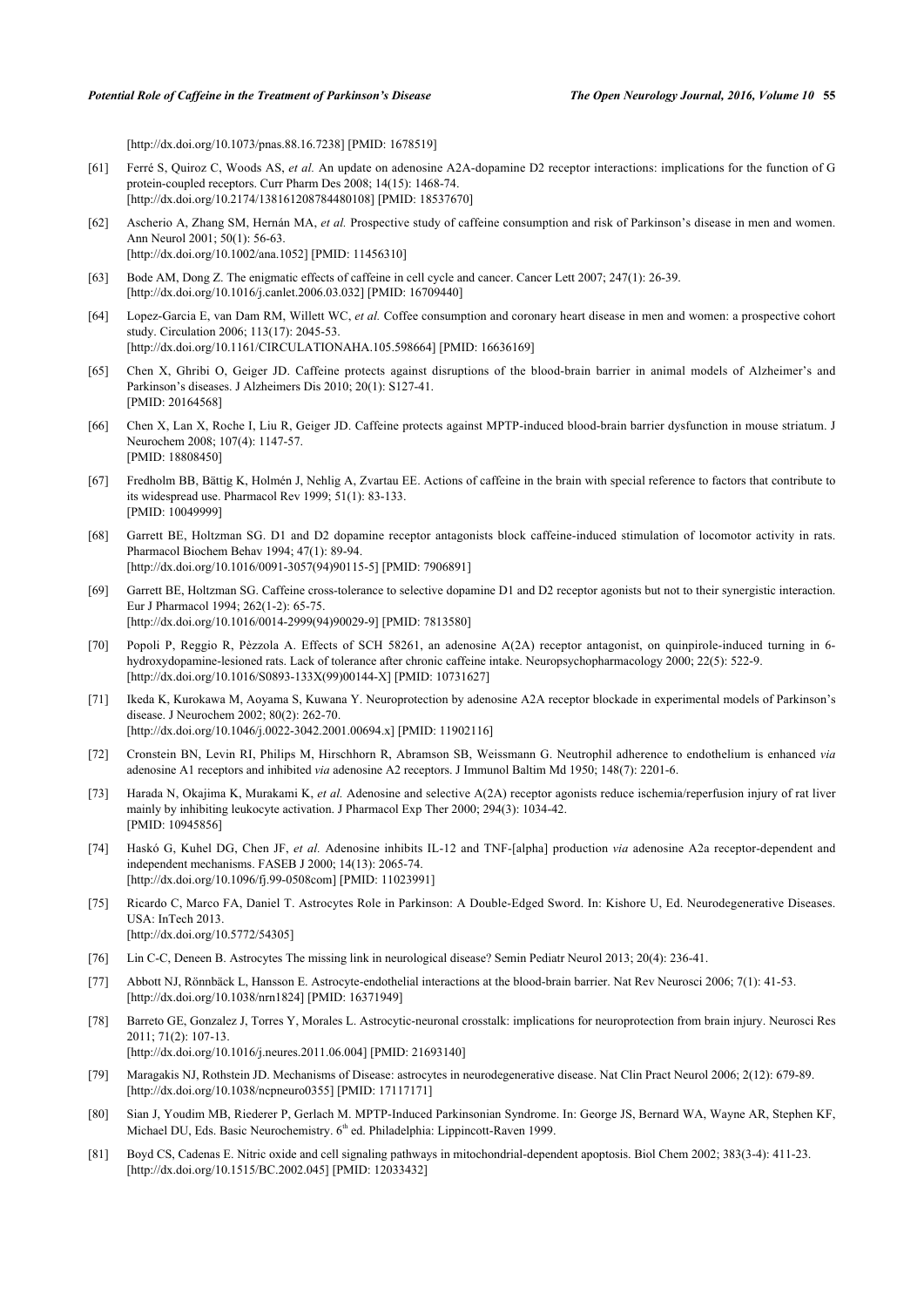- <span id="page-14-0"></span>[82] Horn TF, Wolf G, Duffy S, Weiss S, Keilhoff G, MacVicar BA. Nitric oxide promotes intracellular calcium release from mitochondria in striatal neurons. FASEB J 2002; 16(12): 1611-22. [\[http://dx.doi.org/10.1096/fj.02-0126com](http://dx.doi.org/10.1096/fj.02-0126com)] [PMID: [12374784\]](http://www.ncbi.nlm.nih.gov/pubmed/12374784)
- <span id="page-14-1"></span>[83] Varçin M, Bentea E, Michotte Y, Sarre S. Oxidative stress in genetic mouse models of Parkinson's disease. Oxid Med Cell Longev 2012; 2012; 624925.
- <span id="page-14-2"></span>[84] Braidy N, Gai W-P, Xu YH, *et al.* Uptake and mitochondrial dysfunction of alpha-synuclein in human astrocytes, cortical neurons and fibroblasts. Transl Neurodegener 2013; 2(1): 20. [\[http://dx.doi.org/10.1186/2047-9158-2-20\]](http://dx.doi.org/10.1186/2047-9158-2-20) [PMID: [24093918](http://www.ncbi.nlm.nih.gov/pubmed/24093918)]
- <span id="page-14-3"></span>[85] Martin HL, Teismann P. Glutathione-a review on its role and significance in Parkinson's disease. FASEB J 2009; 23(10): 3263-72. [\[http://dx.doi.org/10.1096/fj.08-125443](http://dx.doi.org/10.1096/fj.08-125443)] [PMID: [19542204\]](http://www.ncbi.nlm.nih.gov/pubmed/19542204)
- <span id="page-14-4"></span>[86] Mytilineou C, Kramer BC, Yabut JA. Glutathione depletion and oxidative stress. Parkinsonism Relat Disord 2002; 8(6): 385-7. [\[http://dx.doi.org/10.1016/S1353-8020\(02\)00018-4\]](http://dx.doi.org/10.1016/S1353-8020(02)00018-4) [PMID: [12217624](http://www.ncbi.nlm.nih.gov/pubmed/12217624)]
- <span id="page-14-5"></span>[87] Liu Y, Qiang M, Wei Y, He R. A novel molecular mechanism for nitrated alpha-synuclein-induced cell death. J Mol Cell Biol 2011; 3(4): 239-49.

[\[http://dx.doi.org/10.1093/jmcb/mjr011](http://dx.doi.org/10.1093/jmcb/mjr011)] [PMID: [21733982\]](http://www.ncbi.nlm.nih.gov/pubmed/21733982)

- <span id="page-14-6"></span>[88] Przedborski S, Chen Q, Vila M, *et al.* Oxidative post-translational modifications of alpha-synuclein in the 1-methyl-4-phenyl-1,2,3,6 tetrahydropyridine (MPTP) mouse model of Parkinson's disease. J Neurochem 2001; 76(2): 637-40. [\[http://dx.doi.org/10.1046/j.1471-4159.2001.00174.x\]](http://dx.doi.org/10.1046/j.1471-4159.2001.00174.x) [PMID: [11208927](http://www.ncbi.nlm.nih.gov/pubmed/11208927)]
- <span id="page-14-7"></span>[89] Lull ME, Block ML. Microglial activation and chronic neurodegeneration. Neurotherapeutics 2010; 7(4): 354-65. [\[http://dx.doi.org/10.1016/j.nurt.2010.05.014\]](http://dx.doi.org/10.1016/j.nurt.2010.05.014) [PMID: [20880500](http://www.ncbi.nlm.nih.gov/pubmed/20880500)]
- <span id="page-14-8"></span>[90] Chen JF, Xu K, Petzer JP, *et al.* Neuroprotection by caffeine and A(2A) adenosine receptor inactivation in a model of Parkinson's disease. J Neurosci 2001; 21(10): RC143. [PMID: [11319241\]](http://www.ncbi.nlm.nih.gov/pubmed/11319241)
- <span id="page-14-9"></span>[91] Monif M, Burnstock G, Williams DA. Microglia: proliferation and activation driven by the P2X7 receptor. Int J Biochem Cell Biol 2010; 42(11): 1753-6. [\[http://dx.doi.org/10.1016/j.biocel.2010.06.021\]](http://dx.doi.org/10.1016/j.biocel.2010.06.021) [PMID: [20599520](http://www.ncbi.nlm.nih.gov/pubmed/20599520)]
- <span id="page-14-10"></span>[92] Chrovian CC, Rech JC, Bhattacharya A, Letavic MA. P2X7 antagonists as potential therapeutic agents for the treatment of CNS disorders.
- Prog Med Chem 2014; 53: 65-100. [\[http://dx.doi.org/10.1016/B978-0-444-63380-4.00002-0](http://dx.doi.org/10.1016/B978-0-444-63380-4.00002-0)] [PMID: [24418608](http://www.ncbi.nlm.nih.gov/pubmed/24418608)]
- <span id="page-14-11"></span>[93] Marret S, Delpech B, Girard N, *et al.* Caffeine decreases glial cell number and increases hyaluronan secretion in newborn rat brain cultures. Pediatr Res 1993; 34(6): 716-9. [\[http://dx.doi.org/10.1203/00006450-199312000-00004](http://dx.doi.org/10.1203/00006450-199312000-00004)] [PMID: [8108181\]](http://www.ncbi.nlm.nih.gov/pubmed/8108181)
- <span id="page-14-12"></span>[94] Horrigan LA, Kelly JP, Connor TJ. Caffeine suppresses TNF-alpha production *via* activation of the cyclic AMP/protein kinase A pathway. Int Immunopharmacol 2004; 4(10-11): 1409-17. [\[http://dx.doi.org/10.1016/j.intimp.2004.06.005\]](http://dx.doi.org/10.1016/j.intimp.2004.06.005) [PMID: [15313438](http://www.ncbi.nlm.nih.gov/pubmed/15313438)]
- <span id="page-14-13"></span>[95] Matos M, Augusto E, Santos-Rodrigues AD, *et al.* Adenosine A2A receptors modulate glutamate uptake in cultured astrocytes and gliosomes. Glia 2012; 60(5): 702-16. [\[http://dx.doi.org/10.1002/glia.22290\]](http://dx.doi.org/10.1002/glia.22290) [PMID: [22298379](http://www.ncbi.nlm.nih.gov/pubmed/22298379)]
- <span id="page-14-14"></span>[96] Orr AG, Orr AL, Li X-J, Gross RE, Traynelis SF. Adenosine A(2A) receptor mediates microglial process retraction. Nat Neurosci 2009; 12(7): 872-8. [\[http://dx.doi.org/10.1038/nn.2341\]](http://dx.doi.org/10.1038/nn.2341) [PMID: [19525944](http://www.ncbi.nlm.nih.gov/pubmed/19525944)]
- <span id="page-14-15"></span>[97] Addicott MA, Yang LL, Peiffer AM, *et al.* The effect of daily caffeine use on cerebral blood flow: How much caffeine can we tolerate? Hum Brain Mapp 2009; 30(10): 3102-14. [\[http://dx.doi.org/10.1002/hbm.20732](http://dx.doi.org/10.1002/hbm.20732)] [PMID: [19219847\]](http://www.ncbi.nlm.nih.gov/pubmed/19219847)
- <span id="page-14-16"></span>[98] Field AS, Laurienti PJ, Yen Y-F, Burdette JH, Moody DM. Dietary caffeine consumption and withdrawal: confounding variables in quantitative cerebral perfusion studies? Radiology 2003; 227(1): 129-35. [\[http://dx.doi.org/10.1148/radiol.2271012173](http://dx.doi.org/10.1148/radiol.2271012173)] [PMID: [12616005](http://www.ncbi.nlm.nih.gov/pubmed/12616005)]
- <span id="page-14-17"></span>[99] Berger SM, Bartsch D. The role of L-type voltage-gated calcium channels Cav1.2 and Cav1.3 in normal and pathological brain function. Cell Tissue Res 2014; 357(2): 463-76. [\[http://dx.doi.org/10.1007/s00441-014-1936-3\]](http://dx.doi.org/10.1007/s00441-014-1936-3) [PMID: [24996399](http://www.ncbi.nlm.nih.gov/pubmed/24996399)]
- <span id="page-14-18"></span>[100] Kang S, Cooper G, Dunne SF, *et al.* CaV1.3-selective L-type calcium channel antagonists as potential new therapeutics for Parkinson's disease. Nat Commun 2012; 3: 1146. [\[http://dx.doi.org/10.1038/ncomms2149\]](http://dx.doi.org/10.1038/ncomms2149) [PMID: [23093183](http://www.ncbi.nlm.nih.gov/pubmed/23093183)]
- <span id="page-14-19"></span>[101] Putzier I, Kullmann PH, Horn JP, Levitan ES. Cav1.3 channel voltage dependence, not Ca2+ selectivity, drives pacemaker activity and amplifies bursts in nigral dopamine neurons. J Neurosci 2009; 29(49): 15414-9. [\[http://dx.doi.org/10.1523/JNEUROSCI.4742-09.2009\]](http://dx.doi.org/10.1523/JNEUROSCI.4742-09.2009) [PMID: [20007466](http://www.ncbi.nlm.nih.gov/pubmed/20007466)]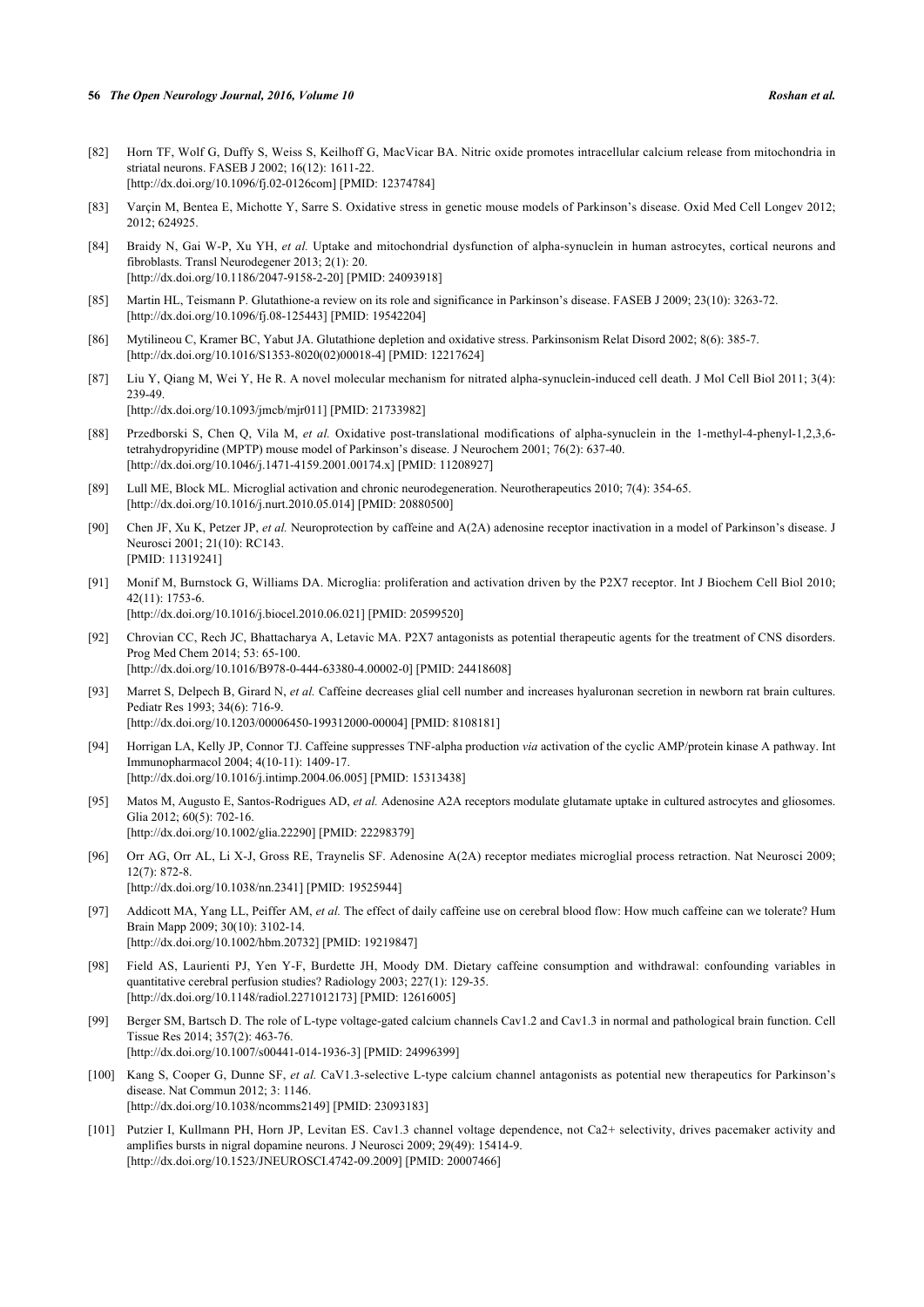- <span id="page-15-0"></span>[102] Schapira AH. Calcium dysregulation in Parkinson's disease. Brain 2013; 136(Pt 7): 2015-6. [\[http://dx.doi.org/10.1093/brain/awt180](http://dx.doi.org/10.1093/brain/awt180)] [PMID: [23788521\]](http://www.ncbi.nlm.nih.gov/pubmed/23788521)
- <span id="page-15-1"></span>[103] Pasternak B, Svanström H, Nielsen NM, Fugger L, Melbye M, Hviid A. Use of calcium channel blockers and Parkinson's disease. Am J Epidemiol 2012; 175(7): 627-35.

[\[http://dx.doi.org/10.1093/aje/kwr362\]](http://dx.doi.org/10.1093/aje/kwr362) [PMID: [22387374](http://www.ncbi.nlm.nih.gov/pubmed/22387374)]

<span id="page-15-2"></span>[104] Sei Y, Gallagher KL, Daly JW. Multiple effects of caffeine on Ca2+ release and influx in human B lymphocytes. Cell Calcium 2001; 29(3): 149-60.

[\[http://dx.doi.org/10.1054/ceca.2000.0175](http://dx.doi.org/10.1054/ceca.2000.0175)] [PMID: [11162852\]](http://www.ncbi.nlm.nih.gov/pubmed/11162852)

- <span id="page-15-3"></span>[105] Klegeris A, Choi HB, McLarnon JG, McGeer PL. Functional ryanodine receptors are expressed by human microglia and THP-1 cells: Their possible involvement in modulation of neurotoxicity. J Neurosci Res 2007; 85(10): 2207-15. [\[http://dx.doi.org/10.1002/jnr.21361\]](http://dx.doi.org/10.1002/jnr.21361) [PMID: [17526017](http://www.ncbi.nlm.nih.gov/pubmed/17526017)]
- <span id="page-15-4"></span>[106] Baroudi G, Qu Y, Ramadan O, Chahine M, Boutjdir M. Protein kinase C activation inhibits Cav1.3 calcium channel at NH2-terminal serine 81 phosphorylation site. Am J Physiol Heart Circ Physiol 2006; 291(4): H1614-22. [\[http://dx.doi.org/10.1152/ajpheart.00095.2006\]](http://dx.doi.org/10.1152/ajpheart.00095.2006) [PMID: [16973824](http://www.ncbi.nlm.nih.gov/pubmed/16973824)]
- <span id="page-15-5"></span>[107] Postuma RB, Lang AE, Munhoz RP, *et al.* Caffeine for treatment of Parkinson disease: a randomized controlled trial. Neurology 2012; 79(7): 651-8.

[\[http://dx.doi.org/10.1212/WNL.0b013e318263570d\]](http://dx.doi.org/10.1212/WNL.0b013e318263570d) [PMID: [22855866](http://www.ncbi.nlm.nih.gov/pubmed/22855866)]

- <span id="page-15-6"></span>[108] Tan E-K, Chua E, Fook-Chong SM, *et al.* Association between caffeine intake and risk of Parkinson's disease among fast and slow metabolizers. Pharmacogenet Genomics 2007; 17(11): 1001-5. [\[http://dx.doi.org/10.1097/FPC.0b013e3282f09265](http://dx.doi.org/10.1097/FPC.0b013e3282f09265)] [PMID: [18075470\]](http://www.ncbi.nlm.nih.gov/pubmed/18075470)
- <span id="page-15-7"></span>[109] Qiu C, Hu G, Kivipelto M, *et al.* Association of blood pressure and hypertension with the risk of Parkinson disease: the National FINRISK Study. Hypertension 2011; 57(6): 1094-100. [\[http://dx.doi.org/10.1161/HYPERTENSIONAHA.111.171249\]](http://dx.doi.org/10.1161/HYPERTENSIONAHA.111.171249) [PMID: [21536985](http://www.ncbi.nlm.nih.gov/pubmed/21536985)]
- <span id="page-15-8"></span>[110] Sibon I, Tison F. Vascular parkinsonism. Curr Opin Neurol 2004; 17(1): 49-54. [\[http://dx.doi.org/10.1097/00019052-200402000-00009](http://dx.doi.org/10.1097/00019052-200402000-00009)] [PMID: [15090877\]](http://www.ncbi.nlm.nih.gov/pubmed/15090877)
- <span id="page-15-9"></span>[111] Wooten GF, Currie LJ, Bovbjerg VE, Lee JK, Patrie J. Are men at greater risk for Parkinson's disease than women? J Neurol Neurosurg Psychiatry 2004; 75(4): 637-9. [\[http://dx.doi.org/10.1136/jnnp.2003.020982](http://dx.doi.org/10.1136/jnnp.2003.020982)] [PMID: [15026515\]](http://www.ncbi.nlm.nih.gov/pubmed/15026515)
- <span id="page-15-10"></span>[112] Palacios N, Gao X, McCullough ML, *et al.* Caffeine and risk of Parkinson's disease in a large cohort of men and women. Mov Disord 2012;  $27(10)$ : 1276-82. [\[http://dx.doi.org/10.1002/mds.25076](http://dx.doi.org/10.1002/mds.25076)] [PMID: [22927157\]](http://www.ncbi.nlm.nih.gov/pubmed/22927157)
- <span id="page-15-11"></span>[113] Palacios N, Fitzgerald KC, Hart JE, *et al.* Particulate matter and risk of Parkinson disease in a large prospective study of women. Environ Health 2014; 13: 80. [\[http://dx.doi.org/10.1186/1476-069X-13-80\]](http://dx.doi.org/10.1186/1476-069X-13-80) [PMID: [25294559](http://www.ncbi.nlm.nih.gov/pubmed/25294559)]
- <span id="page-15-12"></span>[114] Ascherio A, Weisskopf MG, O'Reilly EJ, *et al.* Coffee consumption, gender, and Parkinson's disease mortality in the cancer prevention study II cohort: the modifying effects of estrogen. Am J Epidemiol 2004; 160(10): 977-84. [\[http://dx.doi.org/10.1093/aje/kwh312](http://dx.doi.org/10.1093/aje/kwh312)] [PMID: [15522854\]](http://www.ncbi.nlm.nih.gov/pubmed/15522854)
- <span id="page-15-13"></span>[115] Xu K, Xu Y, Brown-Jermyn D, *et al.* Estrogen prevents neuroprotection by caffeine in the mouse 1-methyl-4-phenyl-1,2,3,6 tetrahydropyridine model of Parkinson's disease. J Neurosci 2006; 26(2): 535-41. [\[http://dx.doi.org/10.1523/JNEUROSCI.3008-05.2006\]](http://dx.doi.org/10.1523/JNEUROSCI.3008-05.2006) [PMID: [16407551](http://www.ncbi.nlm.nih.gov/pubmed/16407551)]
- <span id="page-15-14"></span>[116] Moo-Puc RE, Villanueva-Toledo J, Arankowsky-Sandoval G, Alvarez-Cervera F, Góngora-Alfaro JL. Treatment with subthreshold doses of caffeine plus trihexyphenidyl fully restores locomotion and exploratory activity in reserpinized rats. Neurosci Lett 2004; 367(3): 327-31. [\[http://dx.doi.org/10.1016/j.neulet.2004.06.022\]](http://dx.doi.org/10.1016/j.neulet.2004.06.022) [PMID: [15337259](http://www.ncbi.nlm.nih.gov/pubmed/15337259)]
- <span id="page-15-15"></span>[117] Gevaerd MS, Miyoshi E, Silveira R, Canteras NS, Takahashi RN, Da Cunha C. L-Dopa restores striatal dopamine level but fails to reverse MPTP-induced memory deficits in rats. Int J Neuropsychopharmacol 2001; 4(4): 361-70. [\[http://dx.doi.org/10.1017/S1461145701002619](http://dx.doi.org/10.1017/S1461145701002619)] [PMID: [11806861\]](http://www.ncbi.nlm.nih.gov/pubmed/11806861)
- <span id="page-15-16"></span>[118] Fredduzzi S, Moratalla R, Monopoli A, *et al.* Persistent behavioral sensitization to chronic L-DOPA requires A2A adenosine receptors. J Neurosci 2002; 22(3): 1054-62. [PMID: [11826134\]](http://www.ncbi.nlm.nih.gov/pubmed/11826134)
- <span id="page-15-17"></span>[119] Bata-García JL, Villanueva-Toledo J, Gutiérrez-Ospina G, Alvarez-Cervera FJ, Heredia-López FJ, Góngora-Alfaro JL. Sustained improvement of motor function in hemiparkinsonian rats chronically treated with low doses of caffeine or trihexyphenidyl. Pharmacol Biochem Behav 2007; 86(1): 68-78. [\[http://dx.doi.org/10.1016/j.pbb.2006.12.009](http://dx.doi.org/10.1016/j.pbb.2006.12.009)] [PMID: [17250882\]](http://www.ncbi.nlm.nih.gov/pubmed/17250882)
- <span id="page-15-18"></span>[120] Casas M, Prat G, Robledo P, Barbanoj M, Kulisevsky J, Jané F. Repeated co-administration of caffeine and bromocriptine prevents tolerance to the effects of caffeine in the turning behavior animal model. Eur Neuropsychopharmacol 1999; 9(6): 515-21. [\[http://dx.doi.org/10.1016/S0924-977X\(99\)00037-1\]](http://dx.doi.org/10.1016/S0924-977X(99)00037-1) [PMID: [10625120](http://www.ncbi.nlm.nih.gov/pubmed/10625120)]
- <span id="page-15-19"></span>[121] Holloway RG, Shoulson I, Fahn S, *et al.* Pramipexole *vs.* levodopa as initial treatment for Parkinson disease: a 4-year randomized controlled